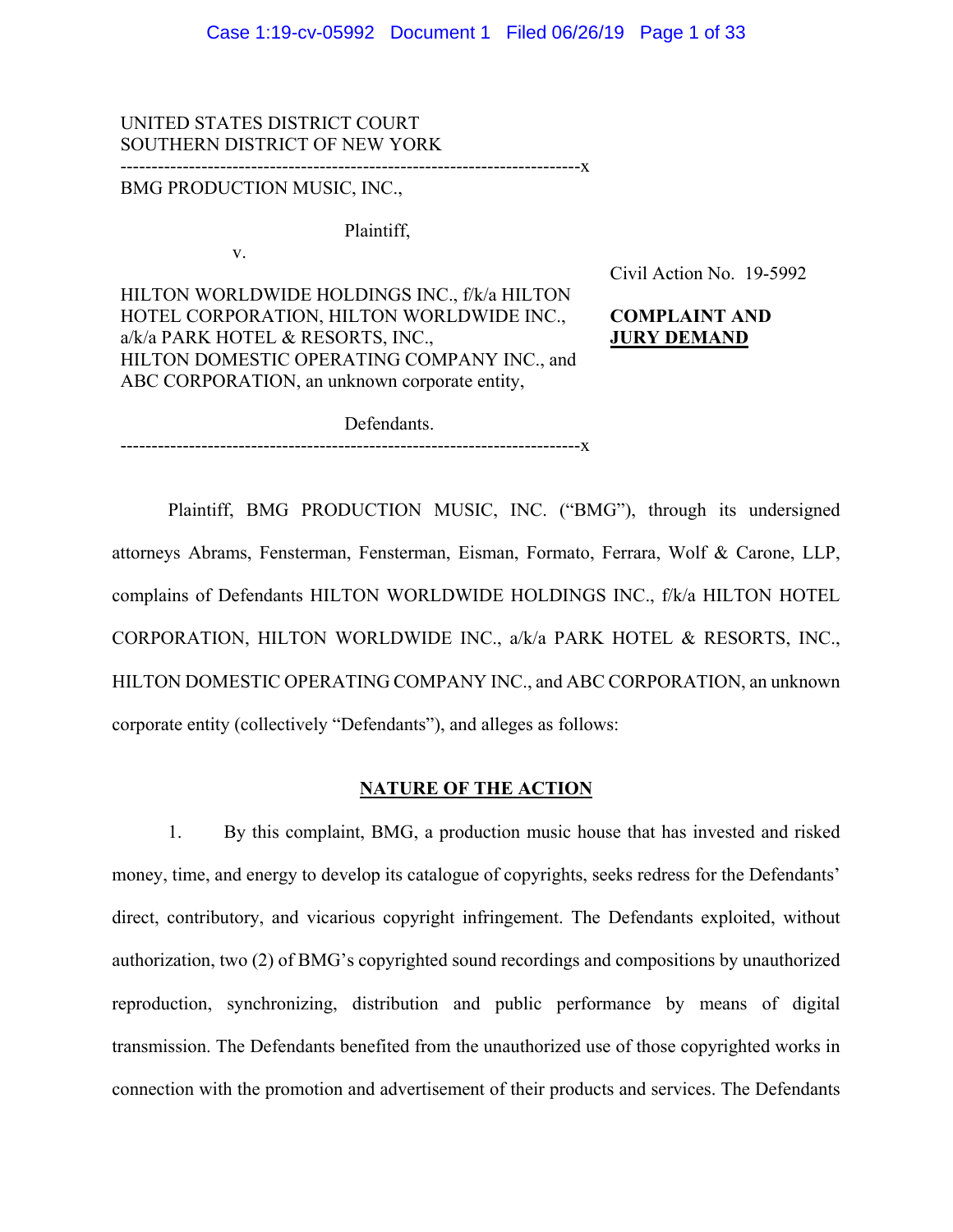#### Case 1:19-cv-05992 Document 1 Filed 06/26/19 Page 2 of 33

benefited from the unlicensed use of BMG's unregistered songs in connection with the promotion and advertisement of their products and services. Despite being on notice of their infringement and unlicensed uses, the Defendants have refused to remedy their wrongdoing, leaving BMG no alternative but to bring this action.

### **PARTIES**

2. Plaintiff BMG PRODUCTION MUSIC, INC. ("BMG") is a corporation organized and existing pursuant to the laws of the State of New York.

3. BMG is registered under the New York State DOS ID #: 52993, and was previously known as SELECTRACKS, INC.

4. BMG maintains an office at One Park Avenue, 18th Floor, New York, New York.

5. Upon information and belief, Hilton Worldwide Holdings Inc., ("Hilton Worldwide"), formerly known as "Hilton Hotel Corporation," and "Hilton Worldwide, Inc.," is a multinational hospitality company headquartered at 7930 Jones Branch Drive #1100, McLean, Virginia, that owns, manages, franchises, develops, and leases hotel, resort and timeshare properties.

6. Hilton Worldwide is currently registered to conduct business in New York State under the name Park Hotels & Resorts Inc., New York State Department of State ("DOS") ID #: 60837. Hilton Worldwide has previously been registered to conduct business in New York State under this same DOS ID number under the names "Hilton Hotels Corporation" (1946) and "Hilton Worldwide, Inc." (2010).

7. Upon information and belief, Park Hotels & Resorts Inc., ("Park Hotels") is a Delaware corporation and a multinational hospitality company headquartered at 1775 Tysons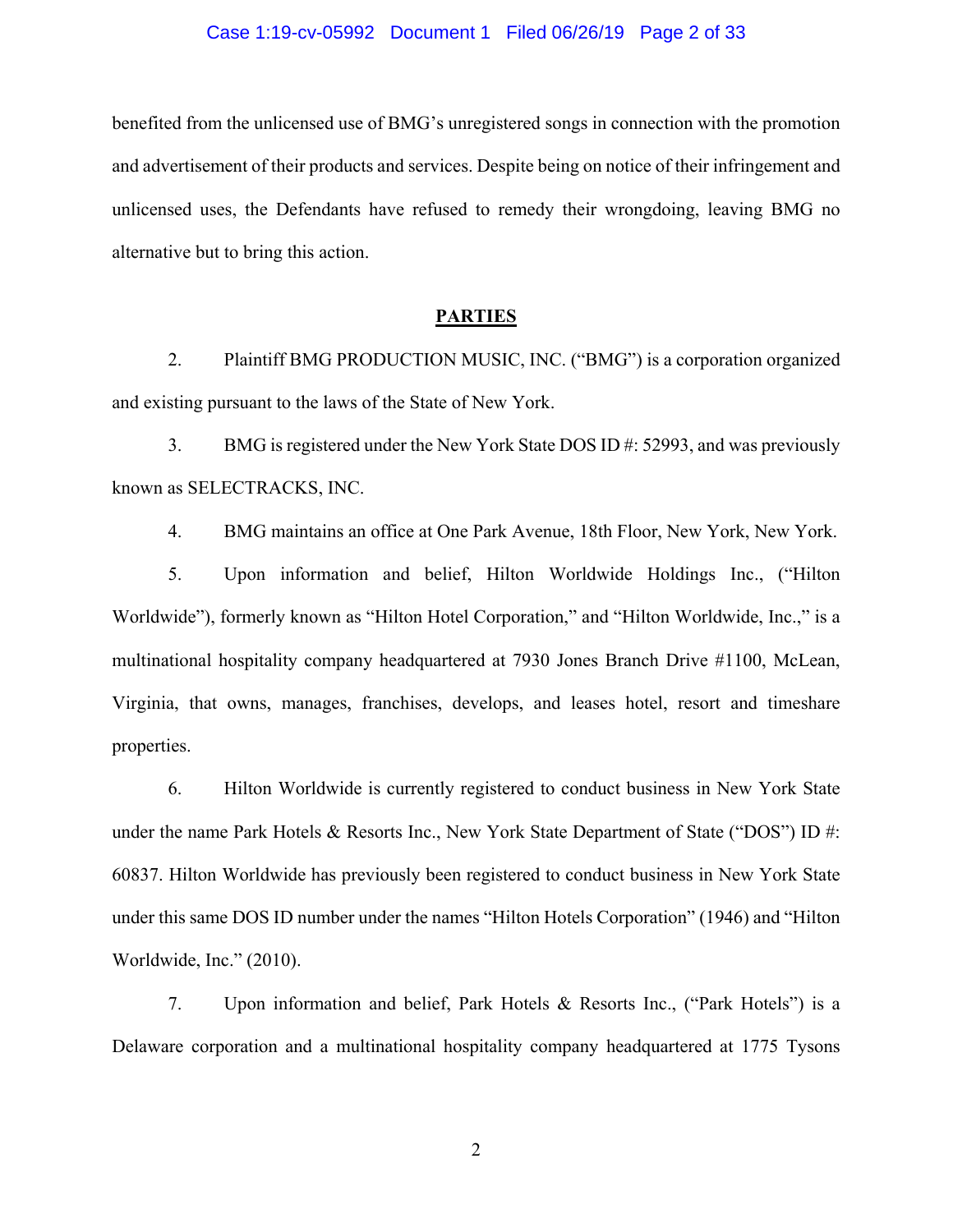#### Case 1:19-cv-05992 Document 1 Filed 06/26/19 Page 3 of 33

Blvd., 7th Floor, Tysons, Virginia 22102. Upon information and belief, Park Hotels is a subsidiary of Hilton Worldwide.

8. Hilton Worldwide is currently registered to conduct business in New York State under the name Park Hotels & Resorts Inc., DOS ID #: 60837. This DOS ID number has remained the same regardless of changes in current entity name over time.

9. Upon information and belief, Hilton Domestic Operating Company Inc., ("Hilton Domestic") a Delaware corporation and a multinational hospitality company headquartered at 7930 Jones Branch Drive, McLean, Virginia. Upon information and belief, Hilton Domestic is a subsidiary of Hilton Worldwide Holdings Inc. Hilton Domestic is currently registered to conduct business in New York State under the name Hilton Domestic Operating Company Inc., DOS ID #: 5001081.

10. Upon information and belief, ABC CORPORATION is a business entity whose name, address, and place of formation are unknown that is owned, managed, and/or controlled by one or more of Defendants Hilton Worldwide, Park Hotels, and Hilton Domestic.

11. Upon information and belief, ABC is registered to do business in New York State.

#### **JURISDICTION AND VENUE**

12. BMG's claims arise under the Copyright Act, 17 U.S.C. §§ 101 *et seq.* Subject matter jurisdiction over this action is conferred upon this Court by 28 U.S.C. §§ 1331, 1332 and 1338.

13. The Court has personal jurisdiction over all Defendants pursuant to New York Civil Practice Law and Rules §§ 301 and 302(a)(1-4) because upon information and belief, Defendants derive substantial revenue from interstate and international commerce, regularly conducts business over the Internet wherein goods and services are purchased by New York residents or provided in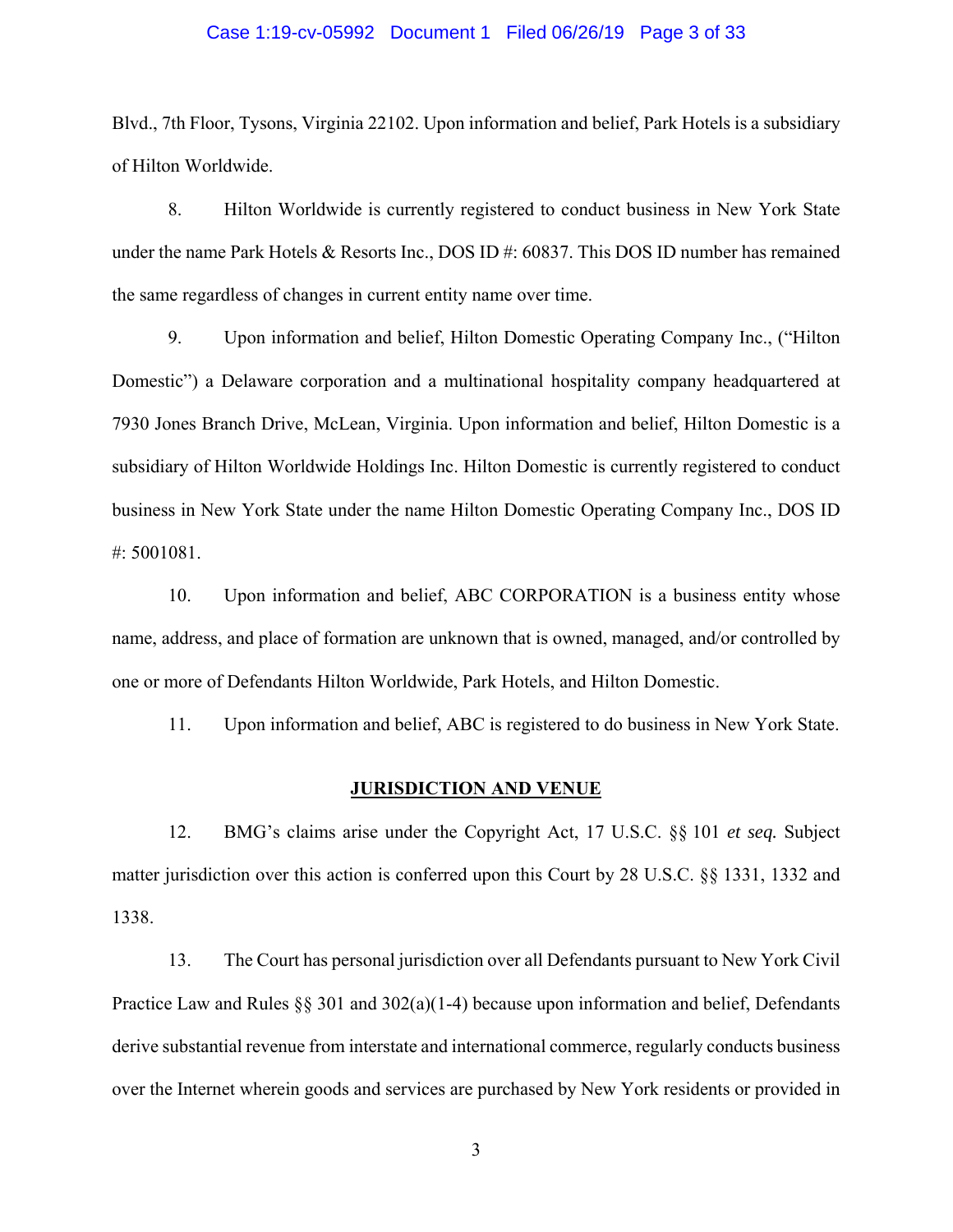#### Case 1:19-cv-05992 Document 1 Filed 06/26/19 Page 4 of 33

New York State, own, use and possess real property situated within New York State, and have performed acts causing harm to BMG in New York State, including infringing copyrights belonging to BMG, a domiciliary of New York, which give rise to this action.

14. Defendants are domiciled in the State of New York as they are registered as Delaware Foreign Business Corporations with the New York State Department of State.

15. Upon information and belief, Defendant Hilton Worldwide has continuously and systematically transacted business within the State of New York by operating, maintaining and franchising numerous locations and offices under brand names, including but not limited to, Hilton Hotels & Resorts, Doubletree by Hilton and Hampton by Hilton, that allow for the transaction of business with customers located therein.

16. Upon information and belief, under its NYS DOS name Park Hotels, Hilton Worldwide has continuously and systematically transacted business within the State of New York by operating and maintaining the flagship Hilton location, New York Hilton Midtown.

17. Upon information and belief, all Defendants continuously and systematically transacted business within the State of New York by selling and/or distributing their services and/or goods therein.

18. Upon information and belief, all Defendants continuously and systematically transacted business within the State of New York by contracting to sell and/or distribute their services and/or goods therein.

19. Upon information and belief, all Defendants have continuously and systematically transacted business within the State of New York by operating and maintaining interactive websites that allow for the transaction of business with customers located therein.

20. By continuously and systematically transacting business in the State of New York, all Defendants have availed themselves of the personal jurisdiction of the courts located therein.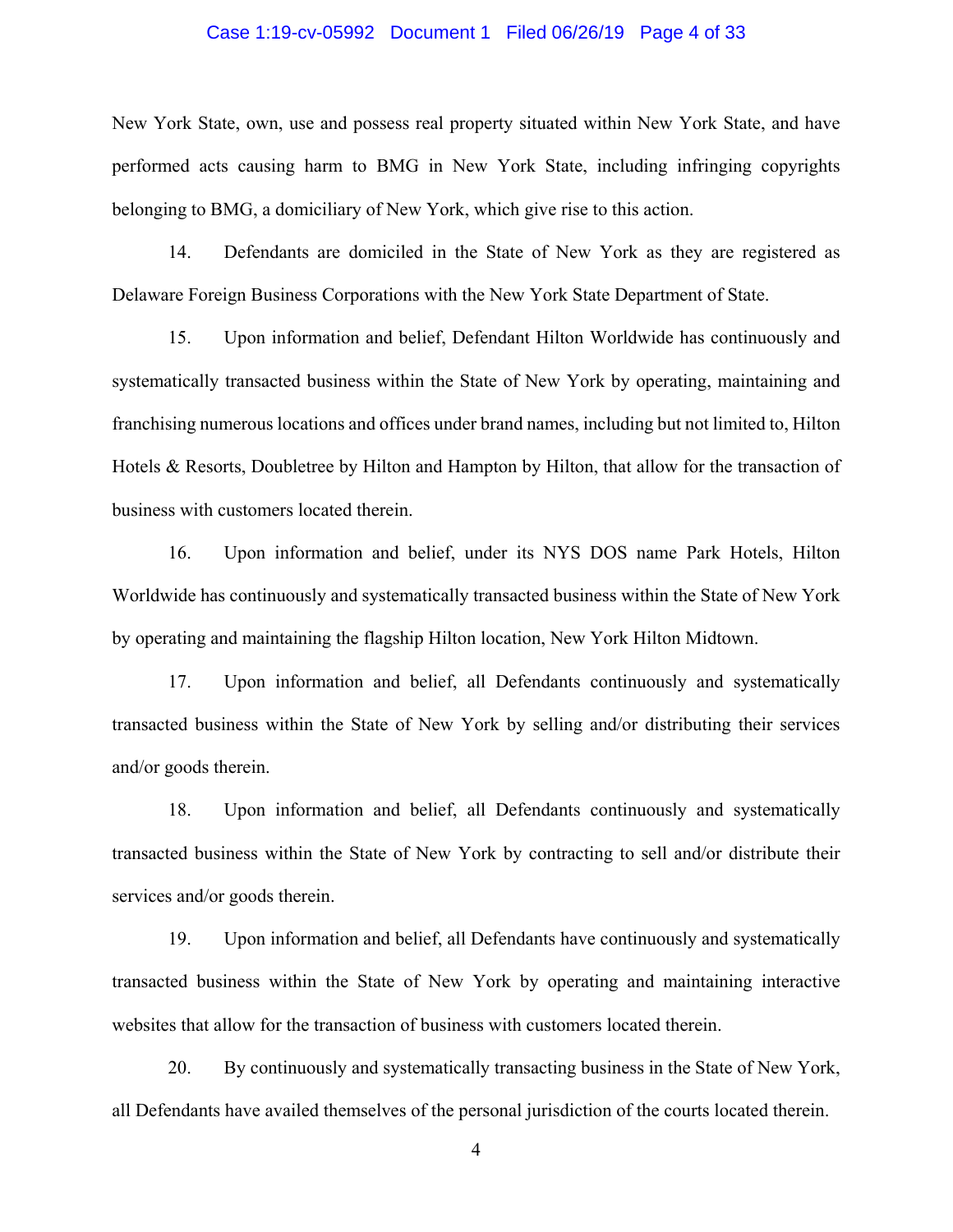#### Case 1:19-cv-05992 Document 1 Filed 06/26/19 Page 5 of 33

21. To the extent the Defendants have committed tortious acts of copyright infringement outside the State of New York, those acts have directly caused injury to BMG, a New York corporation within the State of New York.

22. All Defendants could reasonably have expected their acts of copyright infringement to have consequences in the State of New York because*, inter alia*, Defendants used songs exclusively owned and licensed by BMG, and it is readily apparent from BMG's website that BMG is located in the State of New York.

23. This Court has supplemental jurisdiction over the New York common law claims asserted herein under 28 U.S.C. §§ 1331, 1332 and 1338.

24. Venue in this District is proper under 28 U.S.C. §§ 1391(d) and 1400(a).

### **FACTS RELEVANT TO ALL CAUSES OF ACTION**

### *BMG and Its Business*

25. BMG is a preeminent "production music house" engaged in the creation, marketing and delivery of catalog-based and custom production music used in media, including, but not limited to, online audio-visual advertisements and promotional material.

26. BMG has a US catalog of over 200,000 songs spanning all musical genres.

27. BMG does not make the songs in its catalog readily available to the general public for licensing and downloading online through a web-based user interface.

28. Songs in BMG's catalog or customized music produced by BMG must be licensed directly through BMG.

29. The Defendants could not have obtained BMG's songs at issue herein without a license agreement with BMG.

30. Each song would have been licensed to Defendants for an annual fee.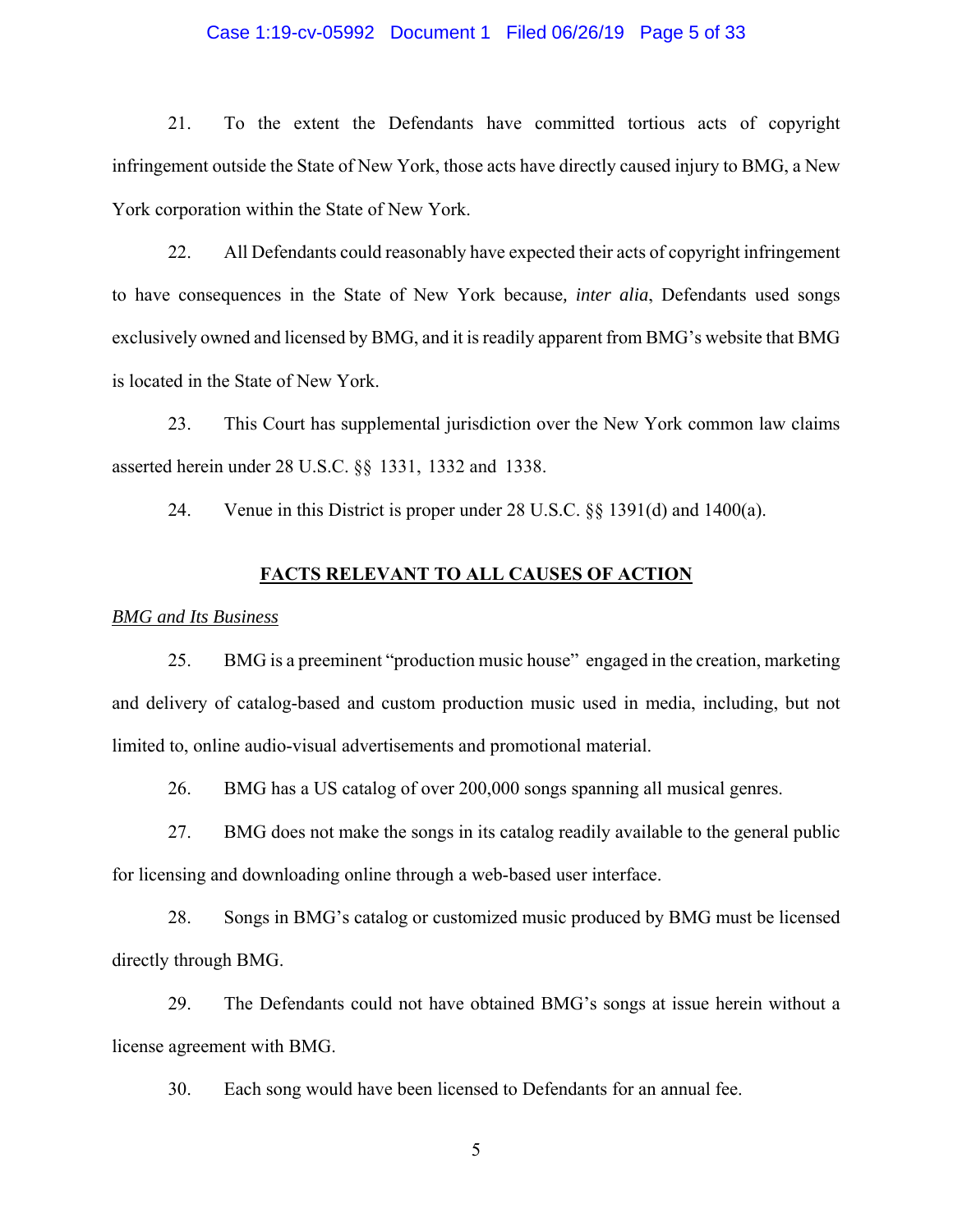## **THE BMG SONGS AT ISSUE AND DEFENDANTS' UNAUTHORIZED EXPLOITATION**

### *BMG's Copyrights and Exclusively Owned Music*

31. BMG is the exclusive owner of the registered copyrights (the "BMG Copyrights") in and to the musical compositions and sound recordings (BMG's "Copyrighted Music") set forth below:

a) "Start Moving" Registration No. SR-710-965; Registration Date: 9/26/2012;

b) "I`m On It (Instrumental)" Registration No. SR-709-073; Registration Date: 9/11/2012.

32. BMG has always owned, maintained and controlled the exclusive true and valid copyrights in the Copyrighted Music.

33. BMG has complied in all respects with the provisions of the Copyright Act, 17 U.S.C. § 101 *et seq*., has registered the Copyrighted Music with the United States Copyright Office, and was issued a Certificate of Registration for each piece of Copyrighted Music.

34. True and complete copies of the Public Catalog copyright registration information for each piece of Copyrighted Music are sequentially annexed hereto as **Exhibits "A" and "B."**

35. Each item of Copyrighted Music was published with a copyright notice.

36. BMG or its predecessor in interest is the exclusive owner of licensing rights in and to the musical compositions and sound recordings (BMG's "Unregistered Music") set forth below:

a) "Collar Popper Holiday Mix";

b) "Cookie Duster".

### *Defendants' Unauthorized Use of BMG's Copyrighted Music and Unregistered Music*

37. Upon information and belief, Defendants market their products and services in various ways, including through audio-visual works. Upon information and belief, Defendants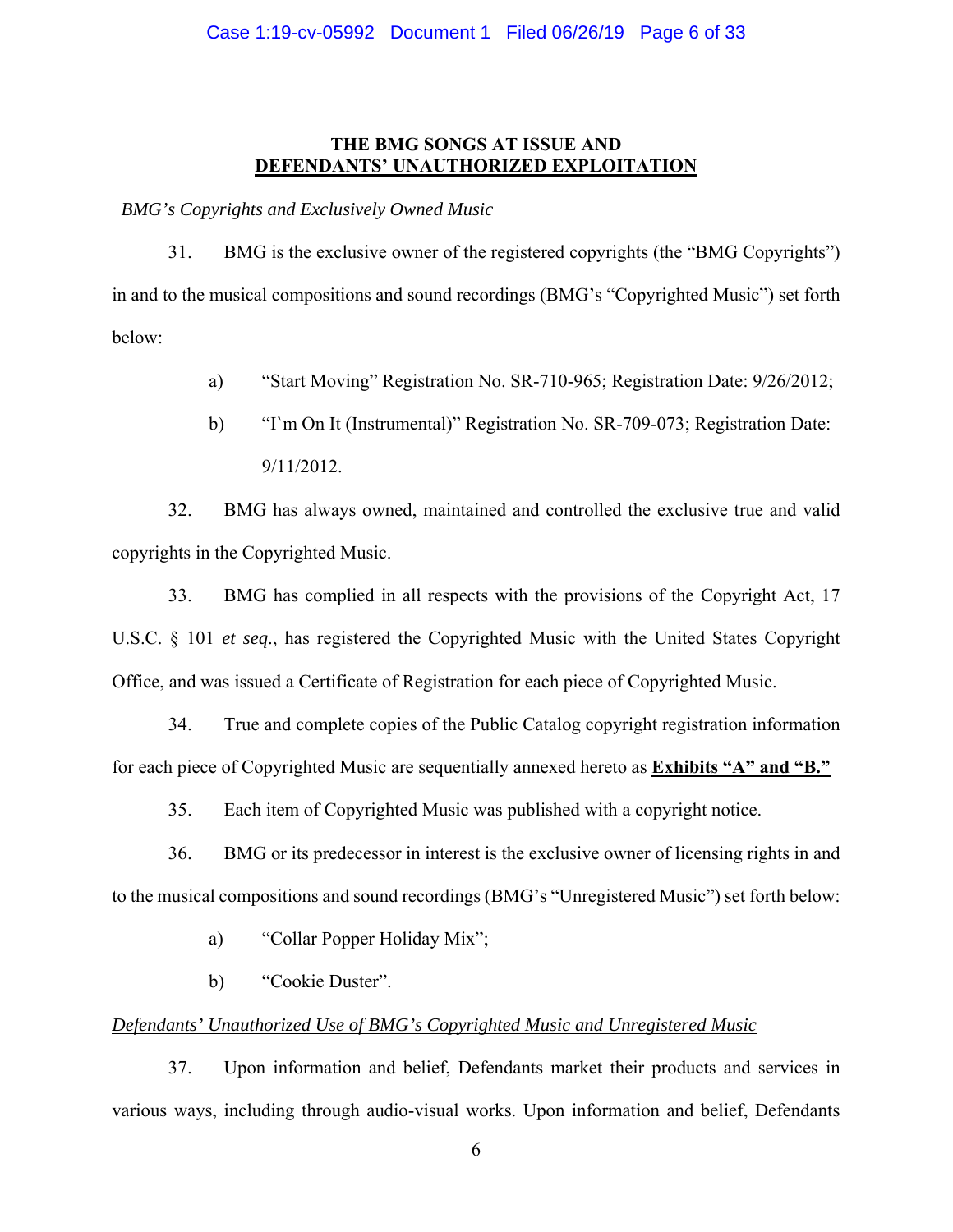#### Case 1:19-cv-05992 Document 1 Filed 06/26/19 Page 7 of 33

have published some of these audio-visual works on different internet websites, including, but not limited to, the Internet websites hosted by "YouTube" and "Facebook," respectively.

38. Defendants operate a main "Hilton" brand channel on the social media website www.YouTube.com, through which they also operate channels dedicated to each brand in the Hilton portfolio of hotels.

39. Defendants posted videos containing unauthorized uses of BMG's Copyrighted Music on one or more of their "YouTube" channels. Defendants posted videos containing unauthorized uses of BMG's Unregistered Music on one or more of their "YouTube" channels.

40. Defendants operated numerous "Facebook" pages and/or profiles under the various Hilton hotel portfolio brand names, including, but not limited to, www.facebook.com/hamptonbyhilton. Defendants posted videos containing unauthorized uses of BMG's Copyrighted Music on one or more of their "Facebook" pages.

41. The Hilton Defendants have engaged in at least sixteen (16) unauthorized uses of BMG's Copyrighted Music:

- a) BMG's copyrighted musical work "Start Moving" is exploited in at least nine (9) videos on the website www.YouTube.com.
- b) BMG's copyrighted musical work "Start Moving" is exploited in at least six (6) videos on the website www.facebook.com/hamptonbyhilton.
- c) BMG's copyrighted musical work "I`m On It (Instrumental)" is exploited in at least one (1) video on the website www.YouTube.com.

42. The Hilton Defendants have engaged in at least eight (8) unlicensed uses of BMG's Unregistered Music:

> d) BMG's musical work "Collar Popper Holiday Mix" is exploited in at least seven (7) videos on the website www.YouTube.com.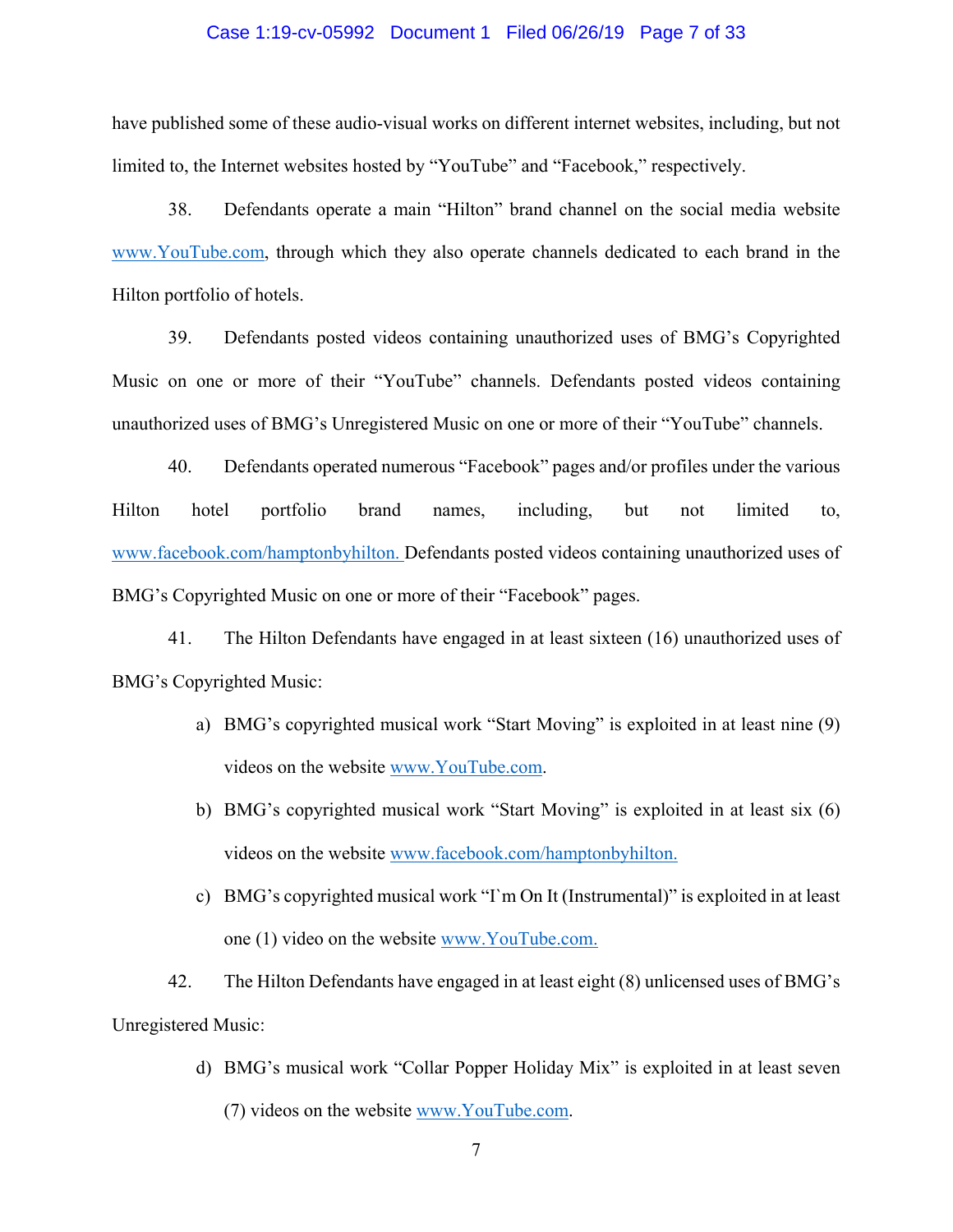e) BMG's musical work "Cookie Duster" is exploited in at least one (1) video on the website www.YouTube.com.

43. Defendants posted videos at twenty-three (23) different URLs containing unauthorized and unlicensed uses of one or more of BMG's songs. **Exhibit "C"** hereto, based upon information and belief, includes the presumed title of each of the videos, the title of the Copyrighted Music or Unregistered Music used in each video, the Uniform Resource Locator for each video, and the Content Uniform Resource Locator for each video, and is incorporated as if set forth fully herein.

44. Upon information and belief, the Defendants posted, caused to be posted, or caused to remain posted the videos identified in paragraphs 40, 41, 42 and **Exhibit "C".**

45. None of the Defendants received a license, right or other authorization from BMG to exploit BMG's Copyrighted Music and/or Unregistered Music in the manner set forth above.

46. Upon information and belief, the Defendants reproduced, synchronized, distributed and publicly performed by means of digital transmission BMG's Copyrighted Music and/or Unregistered Music, through, among other things, digital transmissions on the websites set forth above.

47. Upon information and belief, at all relevant times, the Defendants maintained editorial control for content they distributed, performed and/or copied on the websites set forth in paragraphs 40, 41 and 42.

48. On multiple occasions prior to this complaint, BMG's agent and copyright administrator, TuneSat, LLC ("TuneSat"), sent correspondence to Hilton Worldwide, identifying Defendants' use of BMG's Copyrighted Music and/or Unregistered Music, and requesting that Hilton Worldwide, the parent company of the entities named as Defendants herein, contact TuneSat to either provide proof of Defendants' valid use of BMG's Copyrighted Music and/or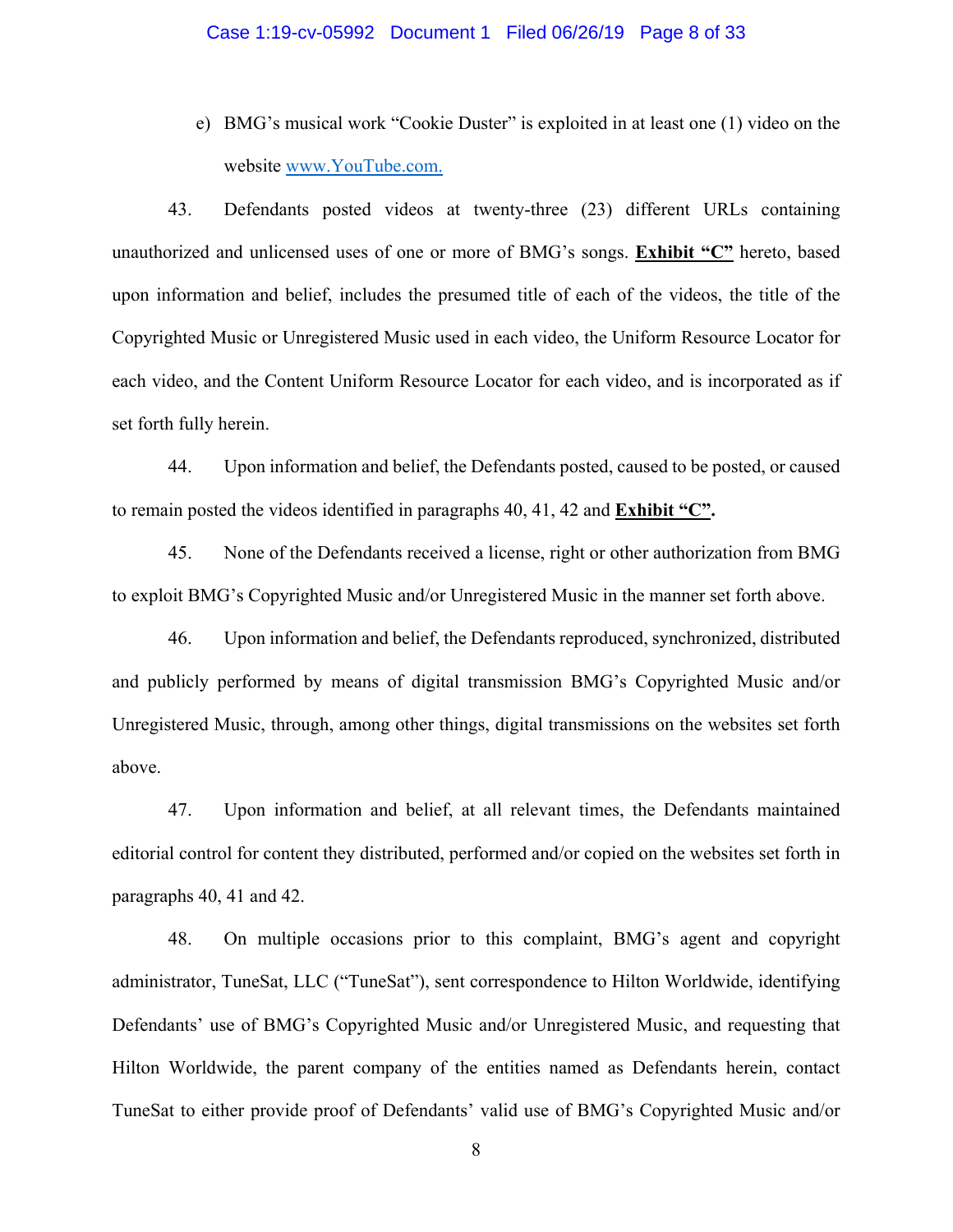#### Case 1:19-cv-05992 Document 1 Filed 06/26/19 Page 9 of 33

Unregistered Music or to resolve, what is otherwise Defendants' copyright infringement and/or unlicensed use of BMG's songs.

49. Despite being notified that they were using BMG's Copyrighted Music and/or Unregistered Music without authorization or license, and despite months of exchanges of correspondence with TuneSat, the Defendants ultimately began willfully and intentionally ignoring TuneSat's correspondence and continued to use the Copyrighted Music and Unregistered Music without authorization or license from BMG.

## **AS AND FOR A FIRST CAUSE OF ACTION DIRECT COPYRIGHT INFRINGEMENT (Against Hilton Worldwide Holdings Inc.)**

50. BMG repeats and realleges each and every allegation set forth in the preceding paragraphs as if fully set forth herein.

51. This cause of action arises under 17 U.S.C. § 501.

52. Each BMG Copyright was registered with the United States Copyright Office by BMG.

53. At all times relevant, BMG has owned BMG's Copyrighted Music and has been the only owner of all exclusive rights provided under 17 U.S.C. § 106.

54. Each of the musical compositions and sound recordings covered by the BMG Copyrights is an original work of authorship and constitutes copyrightable subject matter within the meaning of 17 U.S.C. § 102.

55. Defendant Hilton Worldwide used BMG's Copyrighted Music in promotional videos without license or authorization to advertise, market, and/or promote "Hilton" goods and services.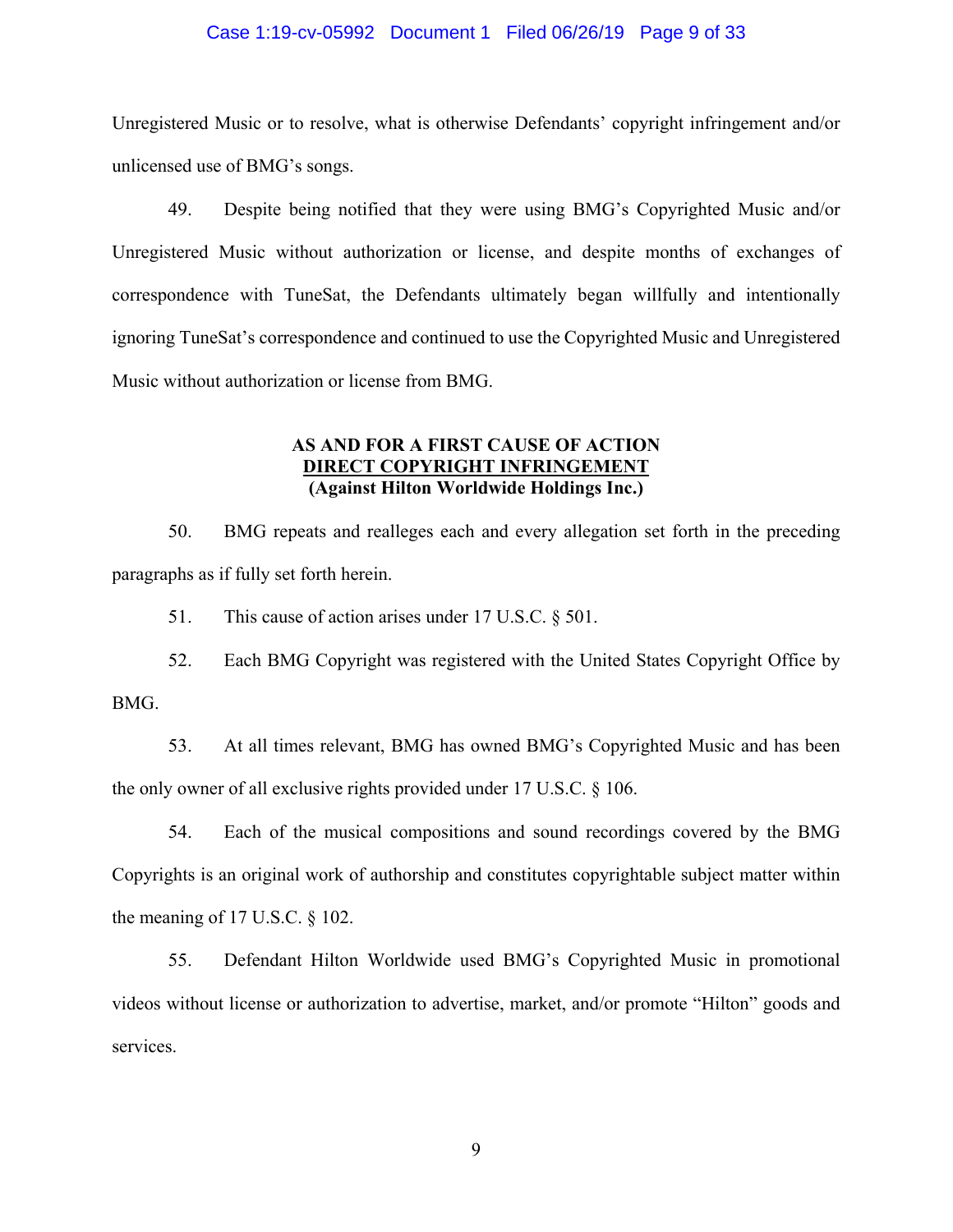#### Case 1:19-cv-05992 Document 1 Filed 06/26/19 Page 10 of 33

56. BMG has never granted Hilton Worldwide a license, right or otherwise authorized Hilton Worldwide to exploit BMG's Copyrighted Music.

57. Hilton Worldwide had actual or constructive awareness that its unauthorized use of the Copyrighted Music constituted infringement of BMG's copyrights in the Copyrighted Music.

58. Alternatively, Hilton Worldwide's acts of infringement resulted from a reckless disregard for, or willful blindness to, BMG's rights.

59. More specifically, Hilton Worldwide is a sophisticated company that generates billions of dollars per year in revenue, that knew or should have known that BMG's music was subject to copyright protection.

60. Shortly after BMG became aware of Hilton Worldwide's unauthorized and unlicensed use of the Copyrighted Music, BMG's copyright administrator, TuneSat, sent correspondence to Hilton Worldwide demanding that it cease and desist its unauthorized uses of the Copyrighted Music.

61. Upon information and belief, despite being on notice that its use of the Copyrighted Music was not authorized or licensed, Hilton Worldwide refused to cease its acts of infringement and continues to use the Copyrighted Music to market and/or promote "Hilton" goods and services.

62. By creating and posting videos which reproduce, synchronize, distribute and publicly perform by means of digital transmission BMG's Copyrighted Music, Hilton Worldwide's acts violated BMG's exclusive rights under 17 U.S.C. § 106.

63. Hilton Worldwide's infringement of the BMG Copyrights is and has been willful, intentional, purposeful, and/or in disregard of BMG's rights.

64. By reason of Hilton Worldwide's continued willful infringement, BMG has sustained and will continue to sustain substantial injury, loss and damage to its ownership rights in its Copyrighted Music.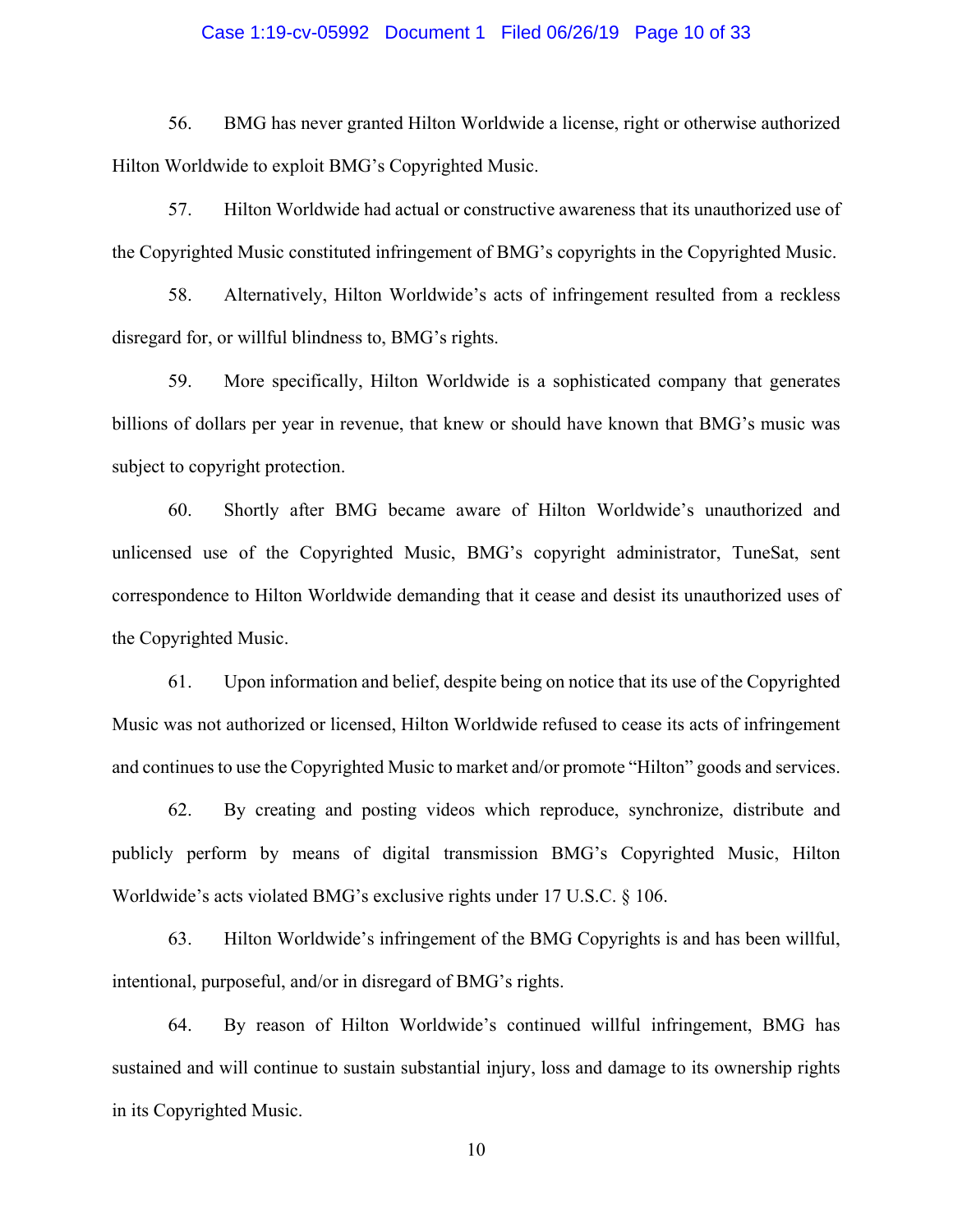#### Case 1:19-cv-05992 Document 1 Filed 06/26/19 Page 11 of 33

65. By reason of Hilton Worldwide's willful infringement, BMG has sustained irreparable harm that cannot be remedied by monetary damages alone.

66. BMG is entitled to an injunction restraining Hilton Worldwide, its officers, directors, agents, employees, representatives, and all persons acting in concert with it, from further engaging in such acts of copyright infringement.

67. Pursuant to 17 U.S.C. § 504(b), BMG is entitled to its actual damages.

68. Alternatively, pursuant to 17 U.S.C. § 504(c), BMG is further entitled to recover from Hilton Worldwide up to \$150,000.00 in statutory damages for each work as a result of Hilton Worldwide's acts of willful copyright infringement.

69. BMG is the owner of both the copyrighted sound recording and composition of all of BMG's Copyrighted Music, each of which is a copyrighted work.

70. Since the law recognizes that a sound recording and composition of a song are separately copyrightable works and BMG owns the copyright for both the sound recording and composition for all of the BMG Copyrighted Music, Hilton Worldwide is liable for \$300,000.00 in damages for each song constituting BMG's Copyrighted Music used without authorization.

71. The total damages are not readably ascertainable, but based on the pervasive and willful nature of the infringement - are believed to be in excess of \$600,000.00.

72. Pursuant to 17 U.S.C. § 505, BMG is further entitled to recover from Defendant Hilton Worldwide the reasonable attorney's fees and legal costs incurred as a result of Defendant's acts of copyright infringement.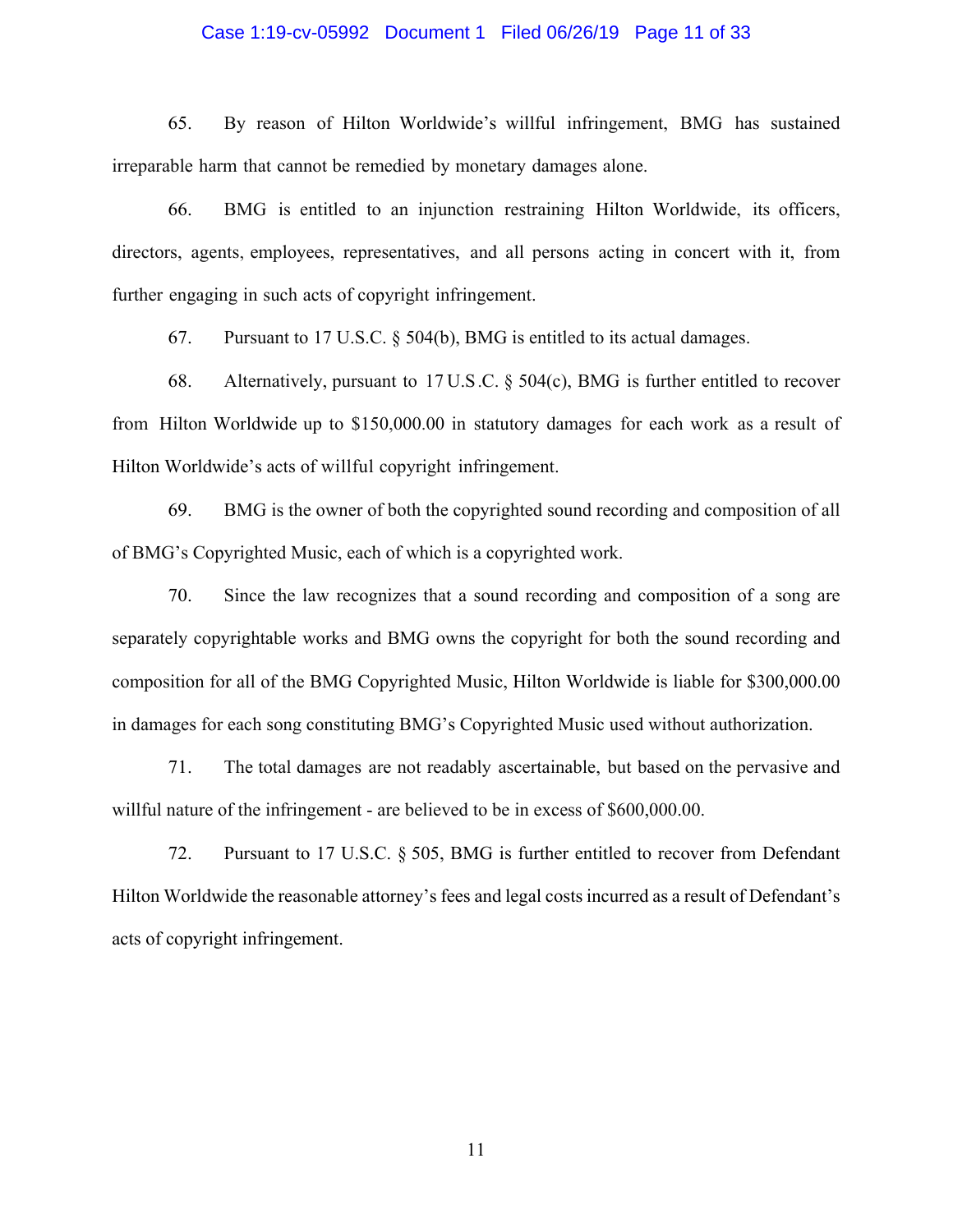#### Case 1:19-cv-05992 Document 1 Filed 06/26/19 Page 12 of 33

# **AS AND FOR A SECOND CAUSE OF ACTION DIRECT COPYRIGHT INFRINGEMENT (Against Hilton Domestic Operating Company, Inc.)**

73. BMG repeats and realleges each and every allegation set forth in the preceding paragraphs as if fully set forth herein.

74. This cause of action arises under 17 U.S.C. § 501.

75. Each BMG Copyright was registered with the United States Copyright Office by BMG.

76. At all times relevant, BMG has owned BMG's Copyrighted Music and has been the only owner of all exclusive rights provided under 17 U.S.C. § 106.

77. Each of the musical compositions and sound recordings covered by the BMG Copyrights is an original work of authorship and constitutes copyrightable subject matter within the meaning of 17 U.S.C. § 102.

78. Defendant Hilton Domestic reproduced, distributed, and publicly performed via digital transmission BMG's Copyrighted Music in promotional videos without license or authorization to advertise, market, and/or promote "Hilton" goods and services. Defendant Hilton Domestic continues to engage in these unauthorized uses currently.

79. BMG has never granted Hilton Domestic a license, right or otherwise authorized Hilton Domestic to exploit BMG's Copyrighted Music.

80. Hilton Domestic had actual or constructive awareness that its unauthorized use of the Copyrighted Music constituted infringement of BMG's copyrights in the Copyrighted Music.

81. Alternatively, Hilton Domestic's acts of infringement resulted from a reckless disregard for, or willful blindness to, BMG's rights.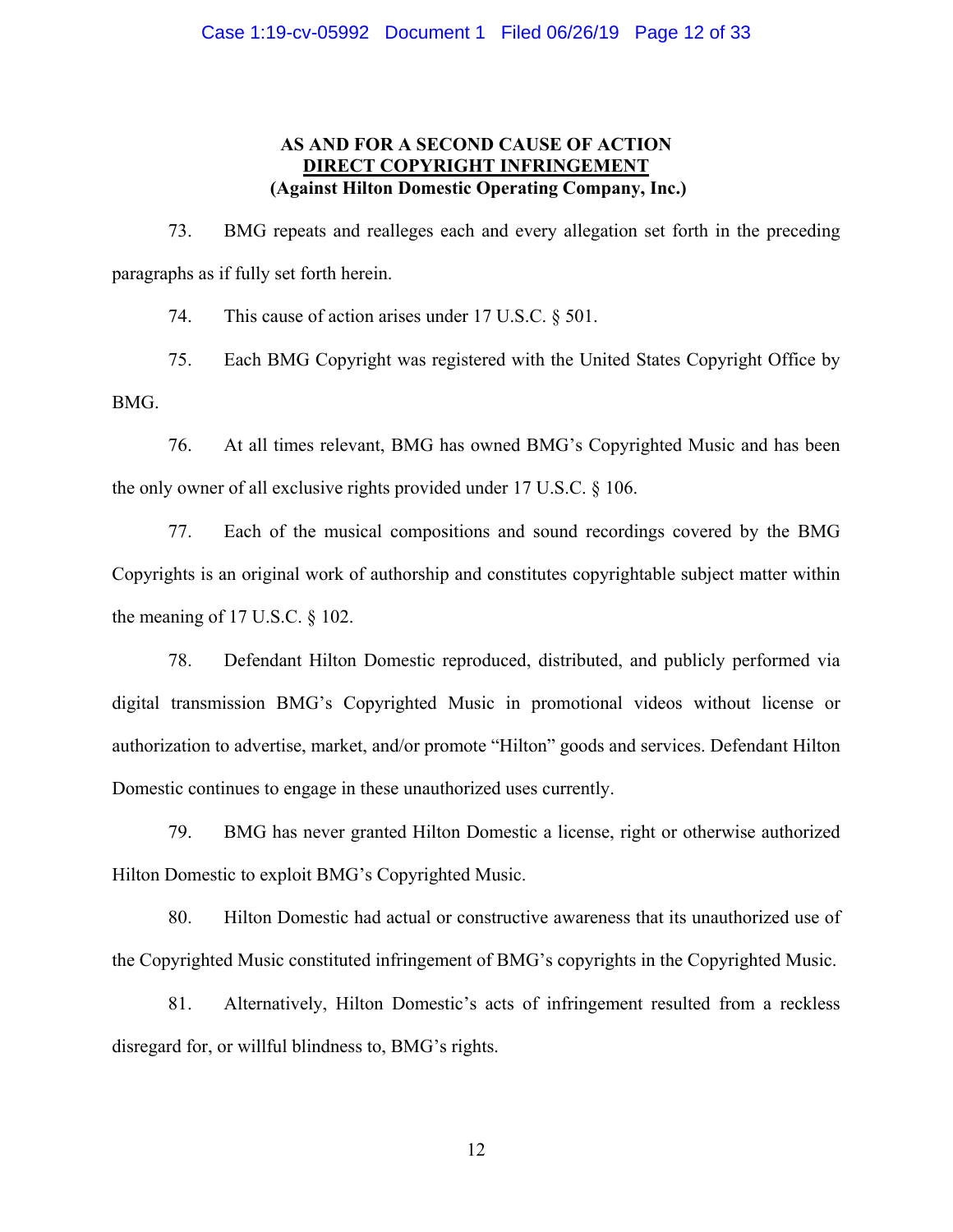#### Case 1:19-cv-05992 Document 1 Filed 06/26/19 Page 13 of 33

82. Hilton Domestic is a sophisticated company familiar with intellectual property rights and its management knew or should have known that BMG's music was subject to copyright protection.

83. Shortly after BMG became aware of Hilton Domestic's unauthorized and unlicensed use of the Copyrighted Music, BMG's copyright administrator, TuneSat, sent correspondence to Hilton Worldwide Holdings, Inc., the parent company of Hilton Domestic, demanding that it cease and desist the unauthorized uses of the Copyrighted Music.

84. Upon information and belief, despite being on notice that its use of the Copyrighted Music was not authorized or licensed, Hilton Domestic refused to cease its acts of infringement and continued to use the Copyrighted Music to market and/or promote "Hilton" goods and services.

85. By creating and/or posting videos which reproduce, synchronize, distribute and publicly perform by means of digital transmission BMG's Copyrighted Music, Hilton Domestic's acts violated BMG's exclusive rights under 17 U.S.C. §106.

86. Hilton Domestic's infringement of the BMG Copyrights is and has been willful, intentional, purposeful, and/or in disregard of BMG's rights.

87. By reason of Hilton Domestic's continued willful infringement, BMG has sustained and will continue to sustain substantial injury, loss and damage to its ownership rights in its Copyrighted Music.

88. By reason of Hilton Domestic's willful infringement, BMG has sustained irreparable harm that cannot be remedied by monetary damages alone.

89. BMG is entitled to an injunction restraining Hilton Domestic, its officers, directors, agents, employees, representatives, and all persons acting in concert with it, from further engaging in such acts of copyright infringement.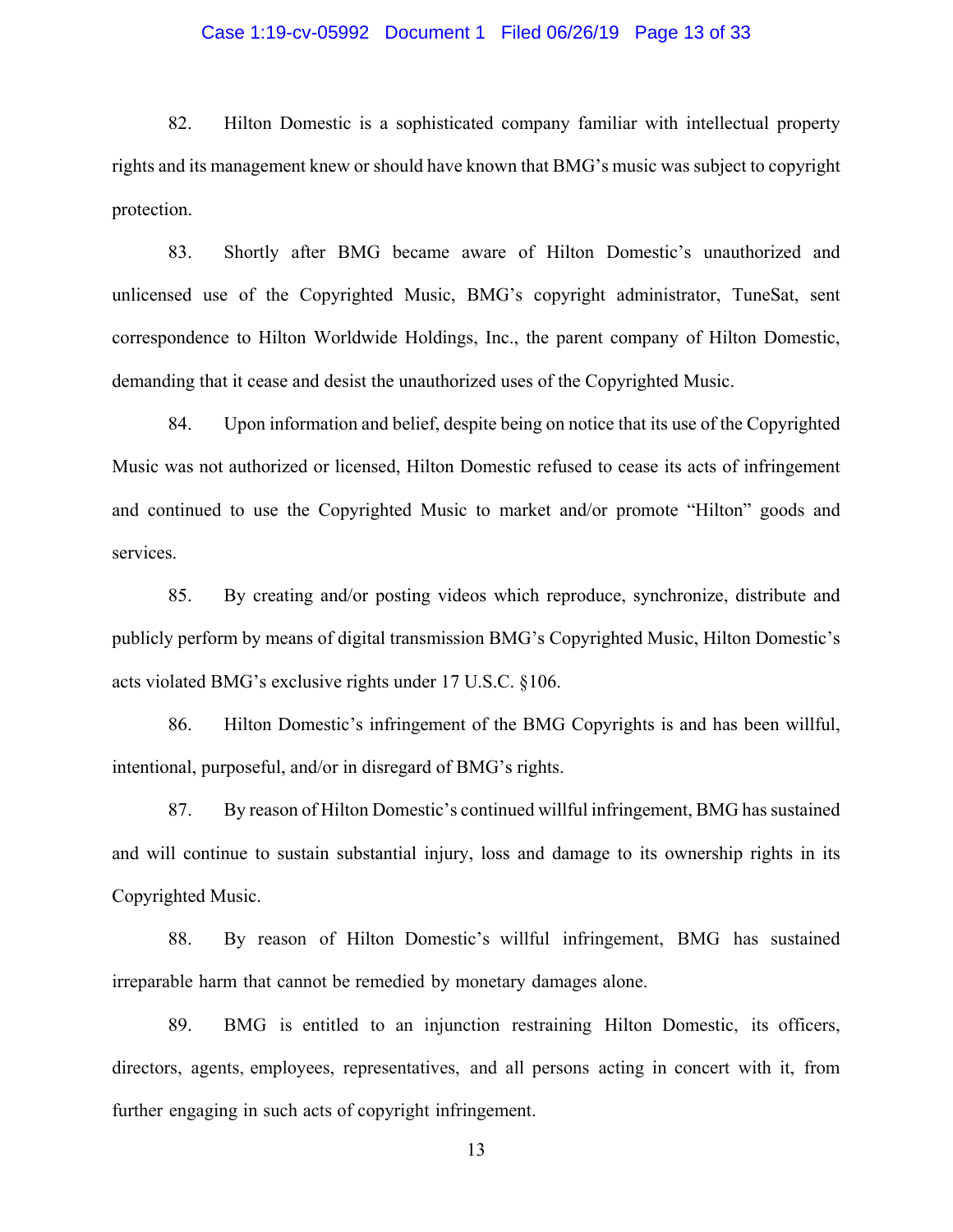#### Case 1:19-cv-05992 Document 1 Filed 06/26/19 Page 14 of 33

90. Pursuant to 17 U.S.C. § 504(b), BMG is entitled to its actual damages.

91. Alternatively, pursuant to 17 U.S.C. § 504(c), BMG is further entitled to recover from Hilton Domestic up to \$150,000.00 in statutory damages for each work as a result of Hilton Domestic's acts of willful copyright infringement.

92. BMG is the owner of both the copyrighted sound recording and composition of all of BMG's Copyrighted Music, each of which is a copyrighted work.

93. Since the law recognizes that a sound recording and composition of a song are separately copyrightable works and BMG owns the copyright for both the sound recording and composition for all of the BMG Copyrighted Music, Hilton Domestic is liable for \$300,000.00 in damages for each song constituting BMG's Copyrighted Music used without authorization.

94. The total damages are not readably ascertainable, but based on the pervasive and willful nature of the infringement - are believed to be in excess of \$600,000.00.

95. Pursuant to 17 U.S.C. § 505, BMG is further entitled to recover from Defendant Hilton Domestic the reasonable attorney's fees and legal costs incurred as a result of Defendant's acts of copyright infringement.

## **AS AND FOR A THIRD CAUSE OF ACTION DIRECT COPYRIGHT INFRINGEMENT (Against ABC Corporation)**

96. BMG repeats and realleges each and every allegation set forth in the preceding paragraphs as if fully set forth herein.

97. This cause of action arises under 17 U.S.C. § 501.

98. Each BMG Copyright was registered with the United States Copyright Office by BMG.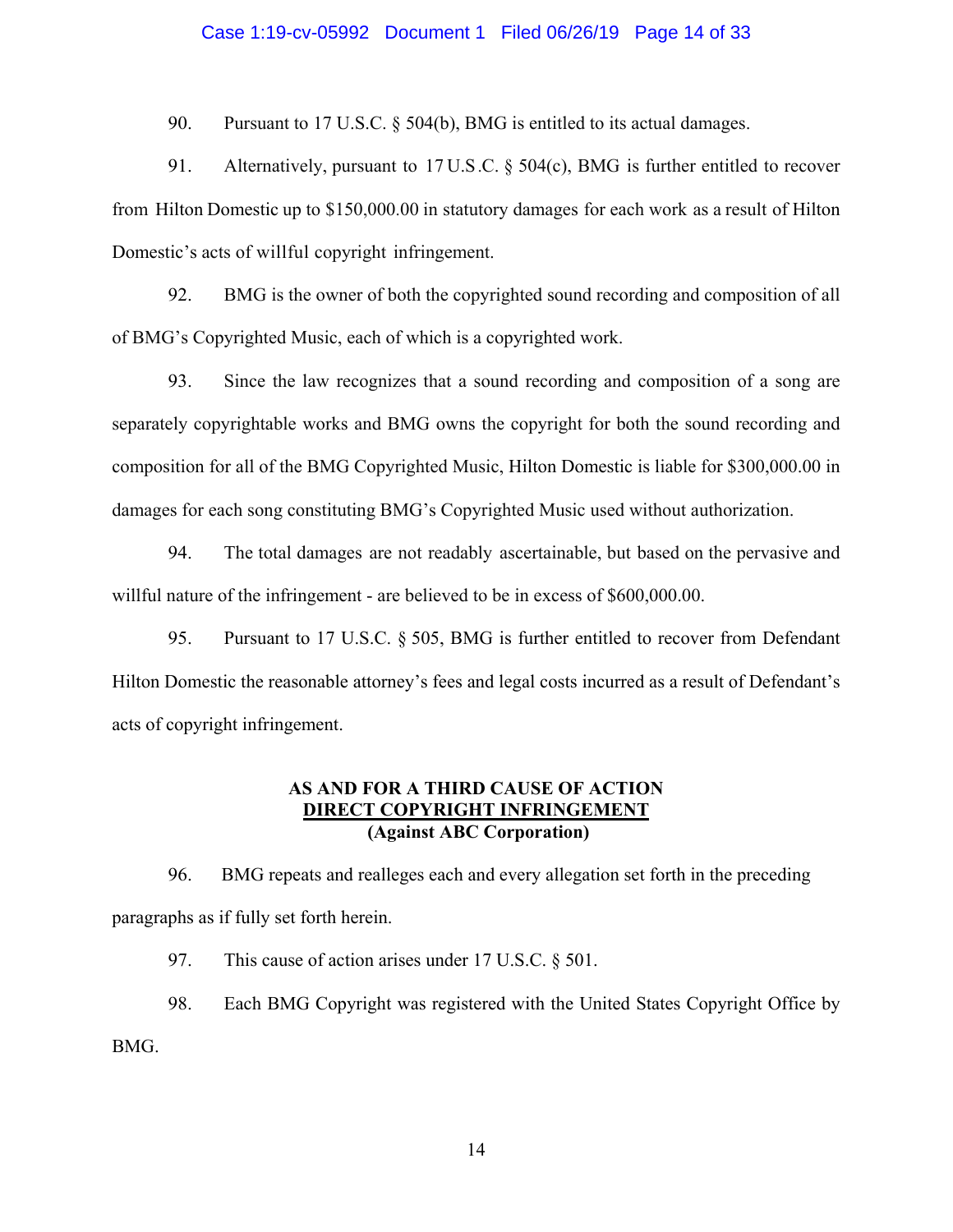#### Case 1:19-cv-05992 Document 1 Filed 06/26/19 Page 15 of 33

99. At all times relevant, BMG has owned BMG's Copyrighted Music and has been the only owner of all exclusive rights provided under 17 U.S.C. § 106.

100. Each of the musical compositions and sound recordings covered by the BMG Copyrights is an original work of authorship and constitutes copyrightable subject matter within the meaning of 17 U.S.C. § 102.

101. Defendant ABC Corporation reproduced, distributed, and publicly performed via digital transmission BMG's Copyrighted Music in promotional videos without license or authorization to advertise, market, and/or promote "Hilton" goods and services.

102. BMG has never granted ABC Corporation a license, right or otherwise authorized ABC Corporation to exploit BMG's Copyrighted Music at issue in this complaint.

103. ABC Corporation had actual or constructive awareness that its unauthorized use of the Copyrighted Music constituted infringement of BMG's copyrights in the Copyrighted Music. Alternatively, ABC Corporation's acts of infringement resulted from a reckless disregard for, or willful blindness to, BMG's rights.

104. More specifically, ABC Corporation is owned, managed, and/or controlled by one or more of the Hilton Defendants, and its management knew or should have known that BMG's music was subject to copyright protection.

105. Shortly after BMG became aware of ABC Corporation's unauthorized and unlicensed use of the Copyrighted Music, BMG's copyright administrator, TuneSat, sent correspondence to Hilton Worldwide Holdings, Inc., a company having ownership, management or control over ABC Corporation, demanding that it cease and desist the unauthorized uses of the Copyrighted Music.

106. Upon information and belief, despite being on notice that its use of the Copyrighted Music was not authorized or licensed, ABC Corporation refused to cease its acts of infringement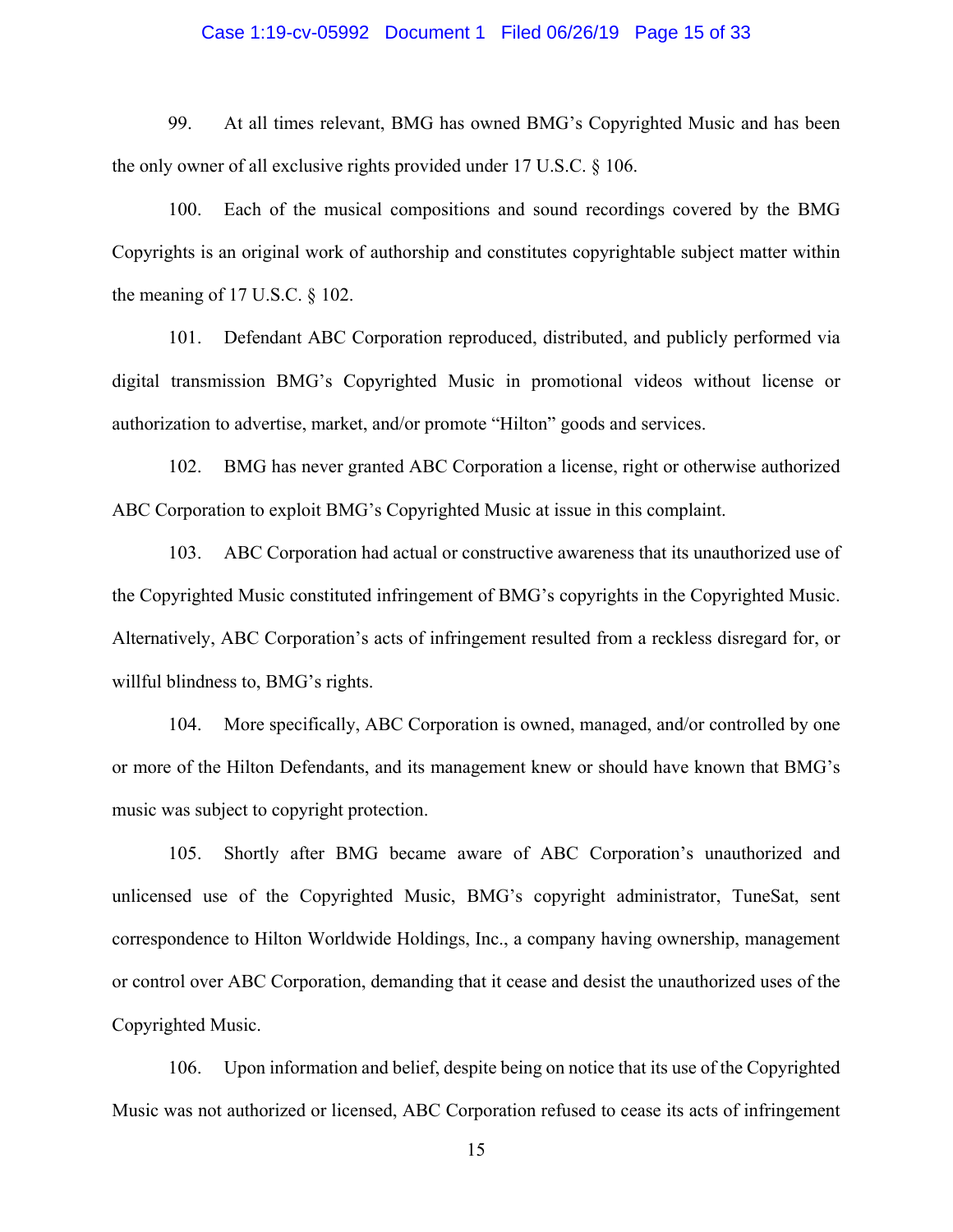#### Case 1:19-cv-05992 Document 1 Filed 06/26/19 Page 16 of 33

and continued to use the Copyrighted Music to market and/or promote "Hilton" goods and services.

107. By creating and/or posting videos which reproduce, synchronize, distribute and publicly perform by means of digital transmission BMG's Copyrighted Music, ABC Corporation's acts violated BMG's exclusive rights under 17 U.S.C. §106.

108. ABC Corporation's infringement of the BMG Copyrights is and has been willful, intentional, purposeful, and/or in disregard of BMG's rights.

109. By reason of ABC Corporation's continued willful infringement, BMG has sustained and will continue to sustain substantial injury, loss and damage to its ownership rights in its Copyrighted Music.

110. By reason of ABC Corporation's willful infringement, BMG has sustained irreparable harm that cannot be remedied by monetary damages alone.

111. BMG is entitled to an injunction restraining ABC Corporation, its officers, directors, agents, employees, representatives, and all persons acting in concert with it, from further engaging in such acts of copyright infringement.

112. Pursuant to 17 U.S.C. § 504(b), BMG is entitled to its actual damages.

113. Alternatively, pursuant to 17 U.S.C. § 504(c), BMG is further entitled to recover from ABC Corporation up to \$150,000.00 in statutory damages for each work as a result of ABC Corporation's acts of willful copyright infringement.

114. BMG is the owner of both the copyrighted sound recording and composition of all of BMG's Copyrighted Music set forth in paragraph 31, each of which is a copyrighted work.

115. Since the law recognizes that a sound recording and composition of a song are separately copyrightable works and BMG owns the copyright for both the sound recording and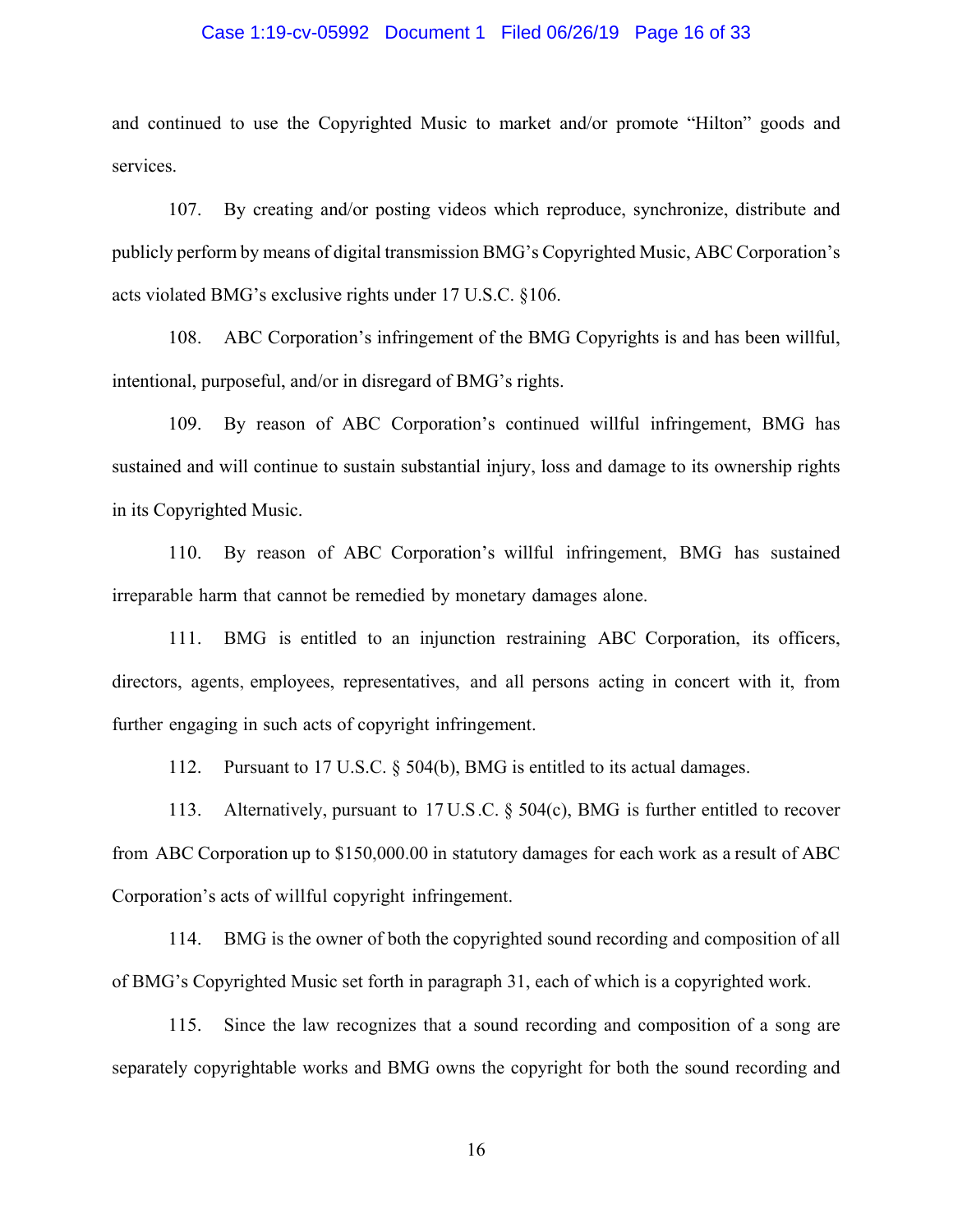### Case 1:19-cv-05992 Document 1 Filed 06/26/19 Page 17 of 33

composition for all of the BMG Copyrighted Music, ABC Corporation is liable for \$300,000.00 in damages for each song constituting BMG's Copyrighted Music used without authorization.

116. The total damages are not readably ascertainable, but based on the pervasive and willful nature of the infringement - are believed to be in excess of \$600,000.00.

117. Pursuant to 17 U.S.C. § 505, BMG is further entitled to recover from Defendant ABC Corporation the reasonable attorney's fees and legal costs incurred as a result of Defendant's acts of copyright infringement.

# **AS AND FOR A FOURTH CAUSE OF ACTION VICARIOUS COPYRIGHT INFRINGEMENT (Against Hilton Worldwide Holdings Inc.)**

118. BMG repeats and realleges each and every allegation set forth in the preceding paragraphs as if fully set forth herein.

119. Upon information and belief, Hilton Worldwide is and has been the parent company of Defendants Hilton Domestic and ABC Corporation.

120. Upon information and belief, during some or all of the time period relevant to this Complaint, Hilton Domestic was an indirect subsidiary of Hilton Worldwide.

121. Upon information and belief, during some or all of the time period relevant to this Complaint, ABC Corporation was owned, managed, and/or controlled by Hilton Worldwide.

122. Upon information and belief, Hilton Worldwide, at all relevant times, has directly or indirectly dominated the management of Defendants Hilton Domestic and ABC Corporation.

123. Upon information and belief, at all times relevant to this Complaint, Hilton Worldwide had the right and ability to supervise and/or control the infringing conduct of its co-Defendants, Hilton Domestic and ABC Corporation, but it has failed to exercise such supervision and/or control.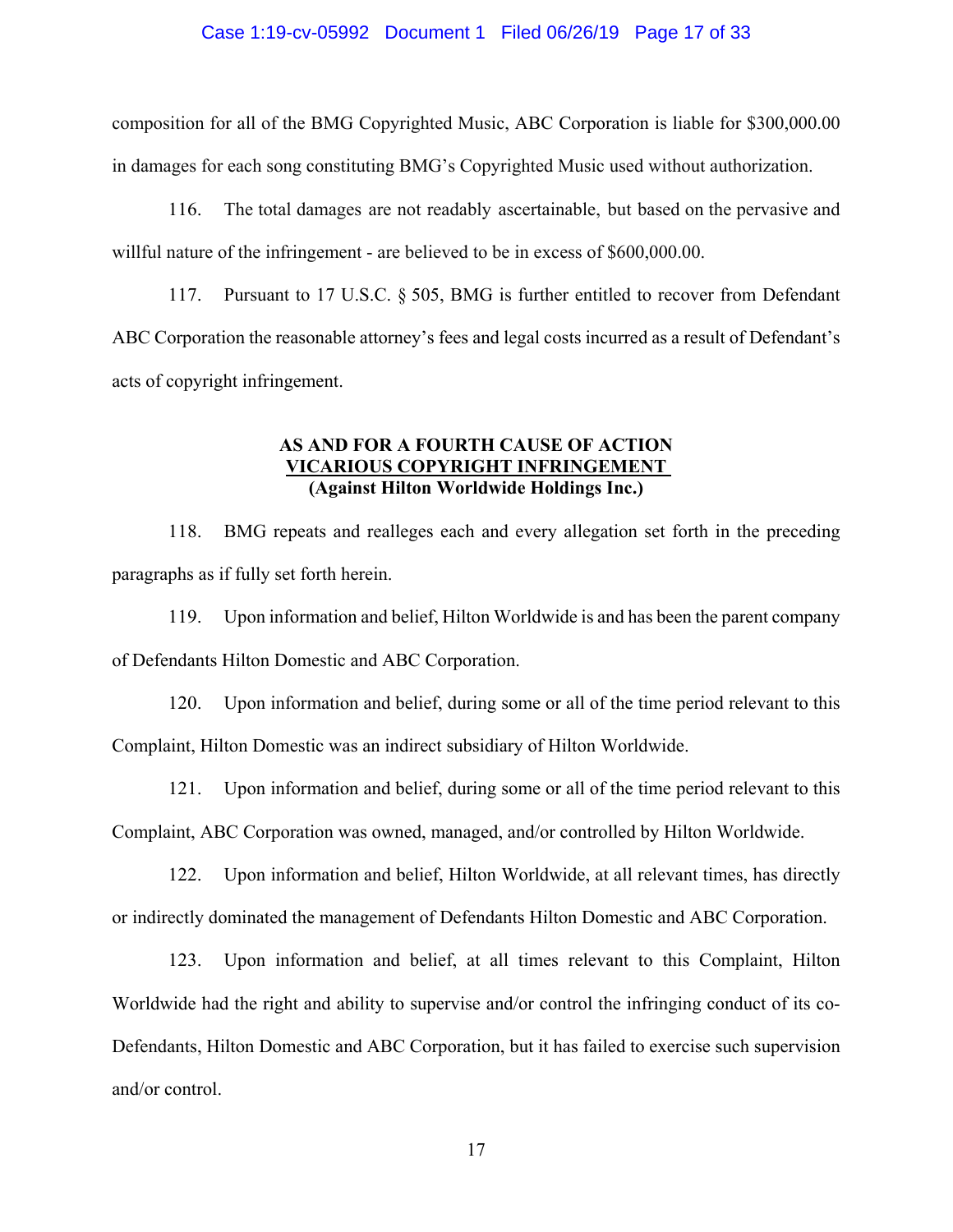#### Case 1:19-cv-05992 Document 1 Filed 06/26/19 Page 18 of 33

124. As a direct and proximate result of such failures, Hilton Worldwide has vicariously infringed BMG's Copyrights, as set forth above.

125. Upon information and belief, Hilton Worldwide was actually involved with the decisions, other processes and personnel directly responsible for the creation of the videos containing unlicensed use of BMG's Copyrighted Music, and the posting of the videos to social media websites including but not limited to "Facebook" and "YouTube."

126. Hilton Worldwide's indirect subsidiary, Hilton Domestic, and its owned, managed or controlled entity, ABC Corporation, both had actual or constructive awareness that their unauthorized use of the Copyrighted Music constituted infringement of BMG's copyrights in the Copyrighted Music.

127. Alternatively, Hilton Domestic's and ABC Corporation's acts of copyright infringement resulted from a reckless disregard for, or willful blindness to, BMG's rights.

128. Shortly after BMG became aware of the unauthorized and unlicensed uses of the Copyrighted Music by Defendants, BMG's copyright administrator, TuneSat, sent cease and desist notices to Hilton Worldwide, demanding that all Hilton entities cease and desist the unauthorized uses of the Copyrighted Music.

129. Upon information and belief, despite such notice to Hilton Worldwide, Defendants Hilton Domestic, and ABC Corporation, both under the control or supervision of Hilton Worldwide, willfully refused to stop their unauthorized use of BMG's Copyrighted Music.

130. Upon information and belief, despite being on notice that their uses of the Copyrighted Music were not authorized or licensed, Defendants Hilton Domestic and ABC Corporation, both under the control or supervision of Hilton Worldwide, continued to refuse to cease their acts of infringement and continued to use the Copyrighted Music to market and/or promote "Hilton" goods and services.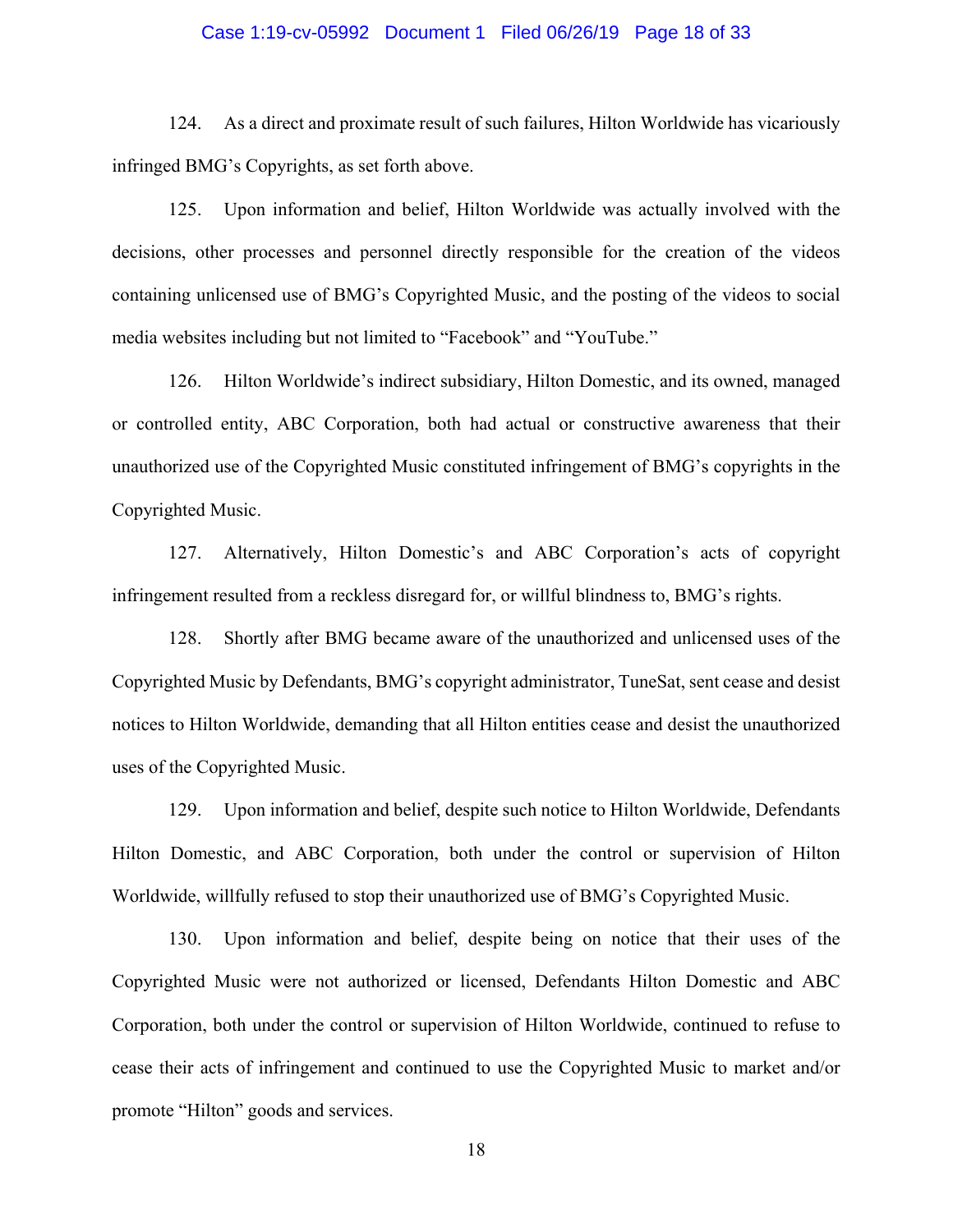#### Case 1:19-cv-05992 Document 1 Filed 06/26/19 Page 19 of 33

131. Hilton Worldwide had an obvious and direct financial interest in the creation, use and exploitation of the videos because the videos were commercial advertisements created and used to promote "Hilton" goods and services in the United States and other territories where Hilton Worldwide has its subsidiaries and uses the videos.

132. Upon information and belief, at all times relevant to this Complaint, Hilton Worldwide derived substantial financial benefit from infringement of BMG's Copyrights by Hilton Domestic and ABC Corporation.

133. The above-mentioned acts of infringement by have been willful, intentional and purposeful in disregard of, and with indifference to, the rights of BMG.

134. Hilton Worldwide's conduct, as alleged, constitutes vicarious infringement of BMG's Copyrights and exclusive rights under copyright, in violation of §§ 106, 115 and 501 of the Copyright Act (17 U.S.C. § 106, 17 U.S.C. § 115, 17 U.S.C. § 501).

135. As a direct and proximate result of Hilton Worldwide's vicarious infringement of BMG's Copyrights and exclusive rights under copyright, BMG is entitled to actual damages pursuant to  $17$  U.S.C.  $\S$  504(b).

136. Alternatively, pursuant to 17 U.S.C. § 504(c), BMG is further entitled to recover from Hilton Worldwide up to \$150,000.00 in statutory damages for each work as a result of Hilton Worldwide's acts of vicarious copyright infringement.

137. BMG is the owner of both the copyrighted sound recording and composition of all of BMG's Copyrighted Music, each of which is a copyrighted work.

138. Since the law recognizes that a sound recording and composition of a song are separately copyrightable works and BMG owns the copyright for both the sound recording and composition for all of the BMG Copyrighted Music, Hilton Worldwide is liable for \$300,000.00 in damages for each song constituting BMG's Copyrighted Music used without authorization.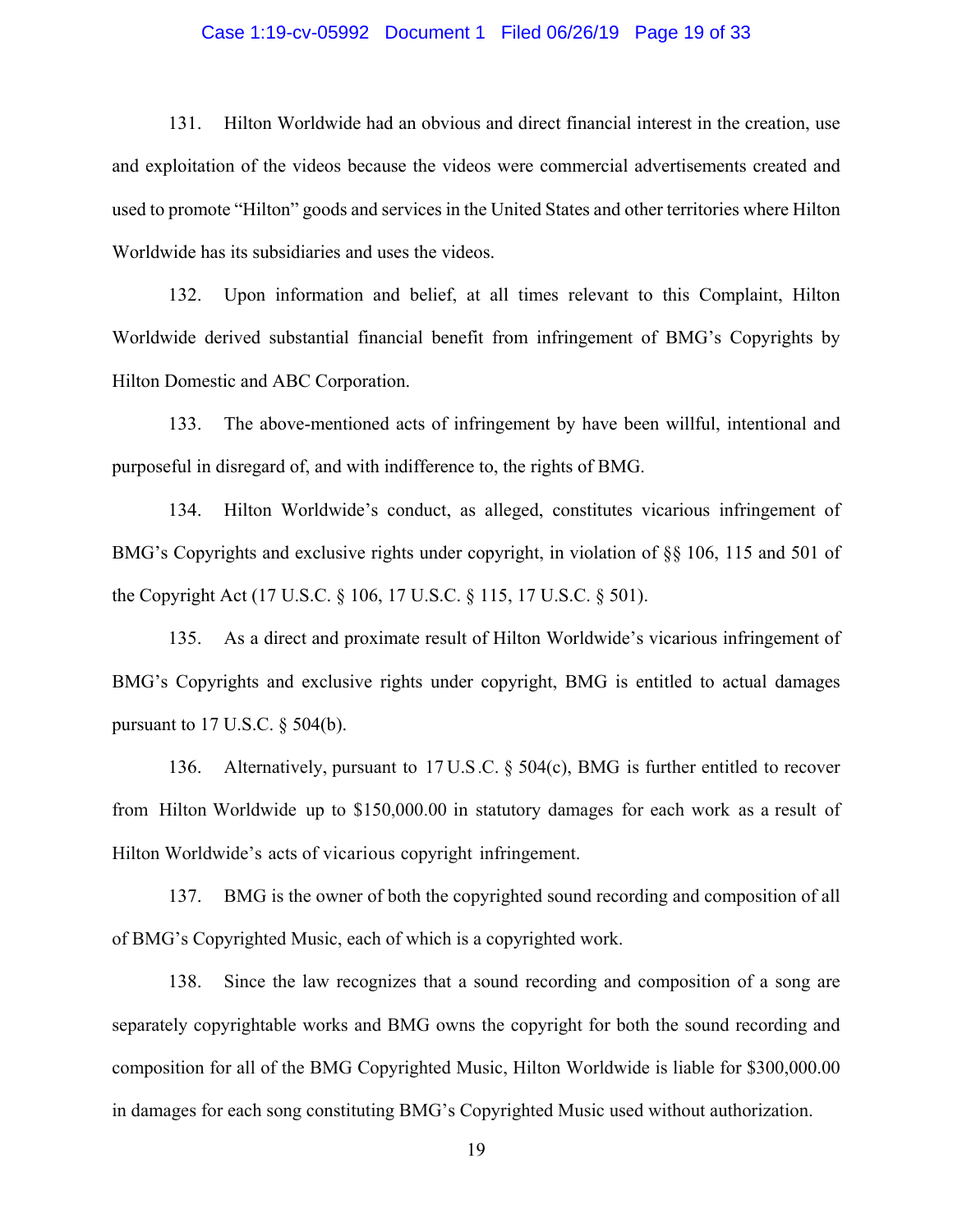#### Case 1:19-cv-05992 Document 1 Filed 06/26/19 Page 20 of 33

139. The total damages are not readably ascertainable, but based on the pervasive and willful nature of the infringement - are believed to be in excess of \$600,000.00.

140. Pursuant to 17 U.S.C. § 505, BMG is further entitled to recover from Defendant Hilton Worldwide the reasonable attorney's fees and legal costs incurred as a result of Defendant Hilton Worldwide's acts of vicarious copyright infringement.

## **AS AND FOR A FIFTH CAUSE OF ACTION VICARIOUS COPYRIGHT INFRINGEMENT (Against Hilton Domestic Operating Company, Inc.)**

141. BMG repeats and realleges each and every allegation set forth in the preceding paragraphs as if fully set forth herein.

142. Upon information and belief, Hilton Domestic is and has been the parent company of ABC Corporation.

143. Upon information and belief, during some or all of the time period relevant to this Complaint, ABC Corporation was owned, managed, and/or controlled by Hilton Domestic.

144. Upon information and belief, Hilton Domestic, at all relevant times has dominated the management of ABC Corporation, either directly or indirectly.

145. Upon information and belief, at all times relevant to this Complaint, Hilton Domestic had the right and ability to supervise and/or control the infringing conduct of ABC Corporation, but it has failed to exercise such supervision and/or control.

146. As a direct and proximate result of such failures, Hilton Domestic has infringed BMG's Copyrights, as set forth above.

147. Upon information and belief, Hilton Domestic was actually involved with the decisions, other processes and personnel directly responsible for the creation of the videos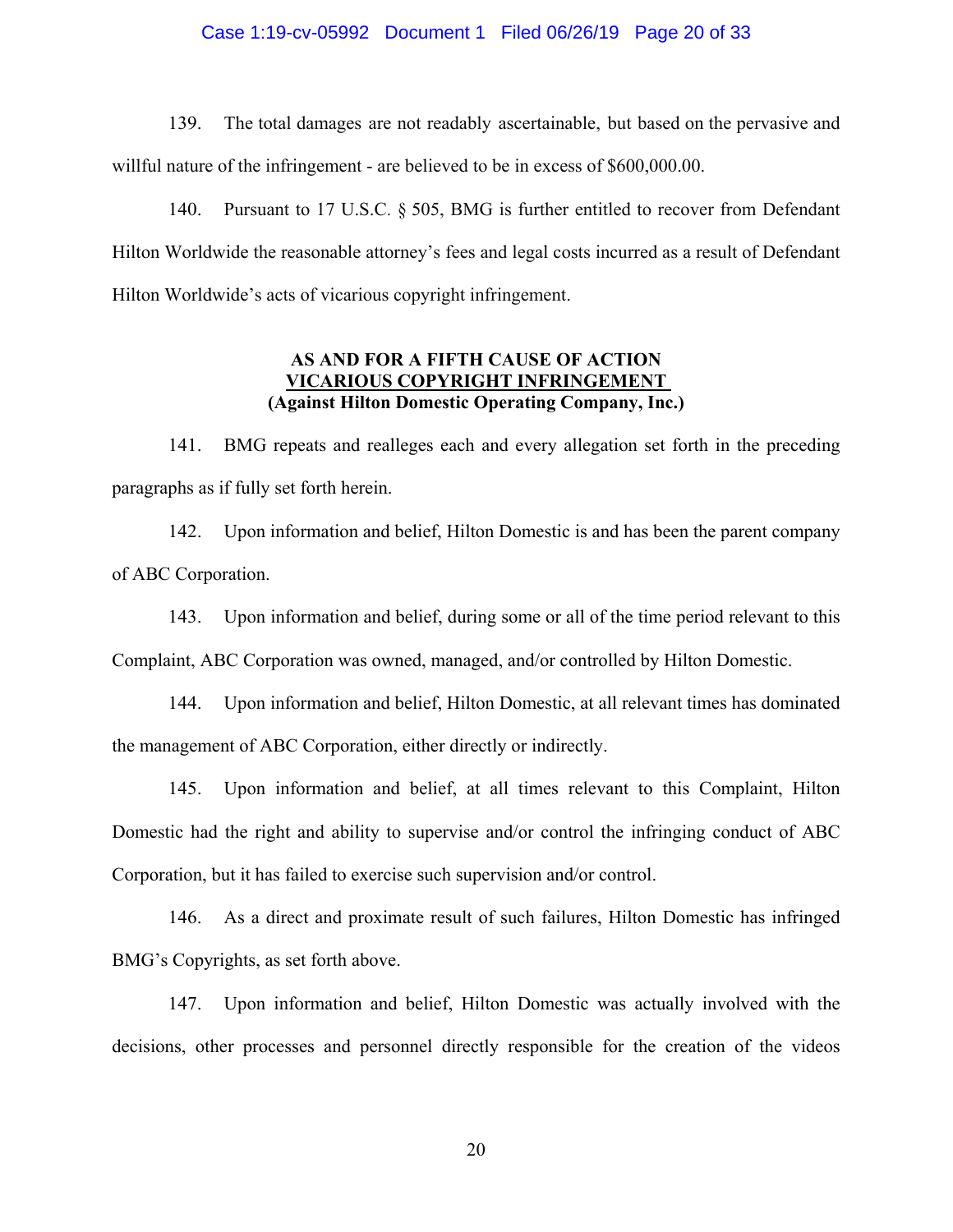#### Case 1:19-cv-05992 Document 1 Filed 06/26/19 Page 21 of 33

containing unlicensed use of BMG's Copyrighted Music, and the posting of the videos to social media websites including but not limited to Facebook and YouTube.

148. ABC Corporation, owned, managed, and/or controlled by Hilton Domestic, had actual or constructive awareness that its unauthorized use of the Copyrighted Music constituted infringement of BMG's copyrights in the Copyrighted Music.

149. Alternatively, the acts of copyright infringement by ABC Corporation, owned, managed, and/or controlled by Hilton Domestic, resulted from a reckless disregard for, or willful blindness to, BMG's rights.

150. Shortly after BMG became aware of the unauthorized and unlicensed uses of the Copyrighted Music by ABC Corporation, owned, managed, and/or controlled by Hilton Domestic, BMG's copyright administrator, TuneSat, sent cease and desist notices to Hilton Worldwide, demanding that all Hilton entities cease and desist the unauthorized uses of the Copyrighted Music.

151. Upon information and belief, despite such notice to Hilton Worldwide, the parent company having control and/or supervision over the other Defendants, ABC Corporation willfully refused to stop its unauthorized use of BMG's Copyrighted Music.

152. Upon information and belief, despite being on notice that its uses of the Copyrighted Music were not authorized or licensed, ABC Corporation, owned, managed, and/or controlled by Hilton Domestic, continued to refuse to cease its acts of infringement and continued to use the Copyrighted Music to market and/or promote "Hilton" goods and services.

153. Hilton Domestic had an obvious and direct financial interest in the creation, use and exploitation of the videos because the videos were commercial advertisements created and used to promote "Hilton" goods and services in the United States and other territories where Hilton Domestic has its subsidiaries and uses the videos.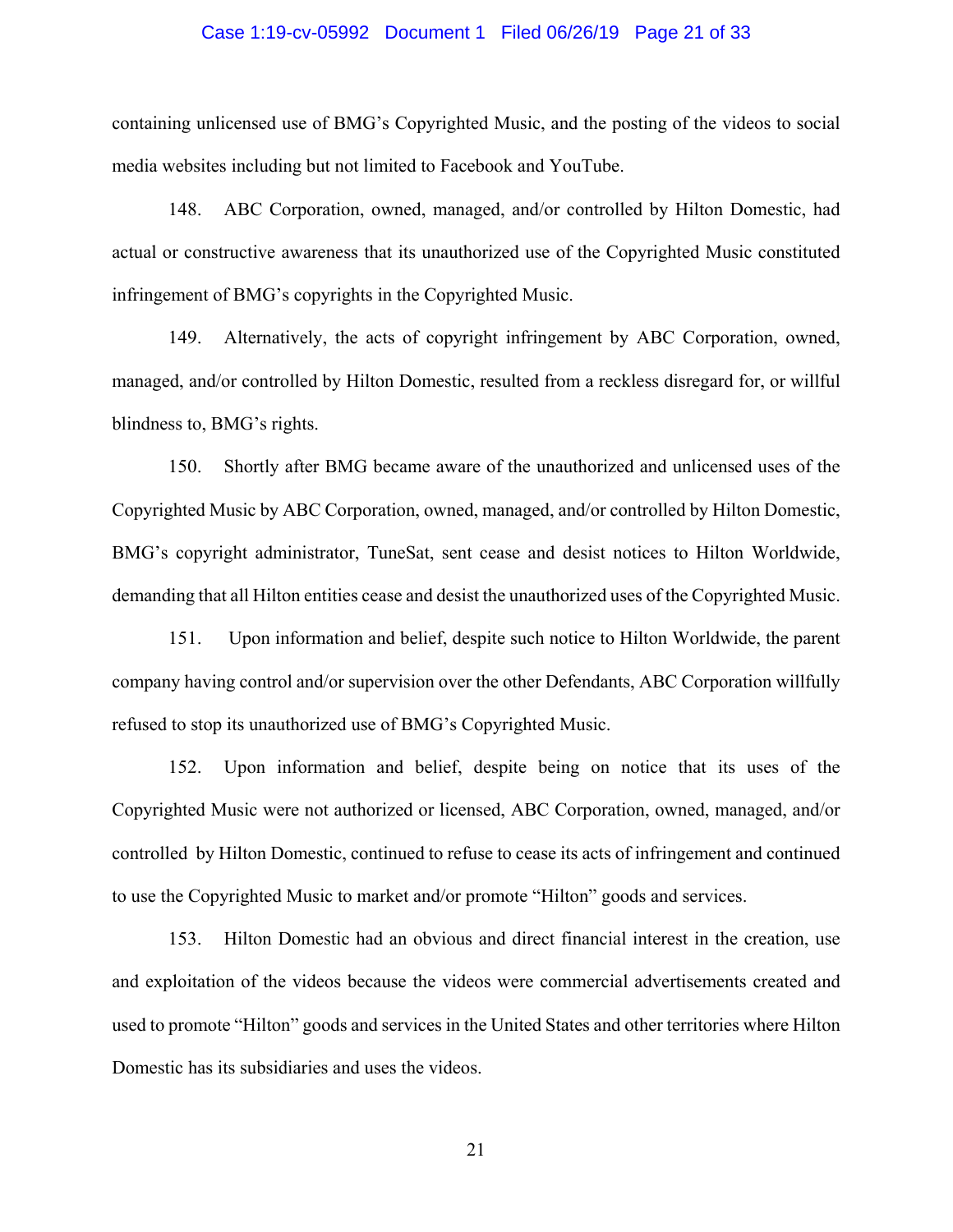#### Case 1:19-cv-05992 Document 1 Filed 06/26/19 Page 22 of 33

154. Upon information and belief, at all times relevant to this Complaint, Hilton Domestic derived substantial financial benefit from infringements of BMG's Copyrights by ABC Corporation.

155. The above-mentioned acts of infringement by have been willful, intentional and purposeful in disregard of, and with indifference to, the rights of BMG.

156. Hilton Domestic's conduct, as alleged, constitutes vicarious infringement of BMG's Copyrights and exclusive rights under copyright, in violation of §§ 106, 115 and 501 of the Copyright Act (17 U.S.C. § 106, 17 U.S.C. § 115, 17 U.S.C. § 501).

157. As a direct and proximate result of Hilton Domestic's vicarious infringement of BMG's Copyrights and exclusive rights under copyright, BMG is entitled to actual damages pursuant to  $17$  U.S.C.  $\S$  504(b).

158. Alternatively, pursuant to 17 U.S.C. § 504(c), BMG is further entitled to recover from Defendant Hilton Domestic up to \$150,000.00 in statutory damages for each work as a result of Defendant's acts of vicarious copyright infringement.

159. BMG is the owner of both the copyrighted sound recording and composition of all of BMG's Copyrighted Music, each of which is a copyrighted work.

160. Since the law recognizes that a sound recording and composition of a song are separately copyrightable works and BMG owns the copyright for both the sound recording and composition for all of the BMG Copyrighted Music identified in paragraph 31, Hilton Domestic is liable for \$300,000.00 in damages for each song constituting BMG's Copyrighted Music used without authorization.

161. The total damages are not readably ascertainable, but based on the pervasive and willful nature of the infringement - are believed to be in excess of \$600,000.00.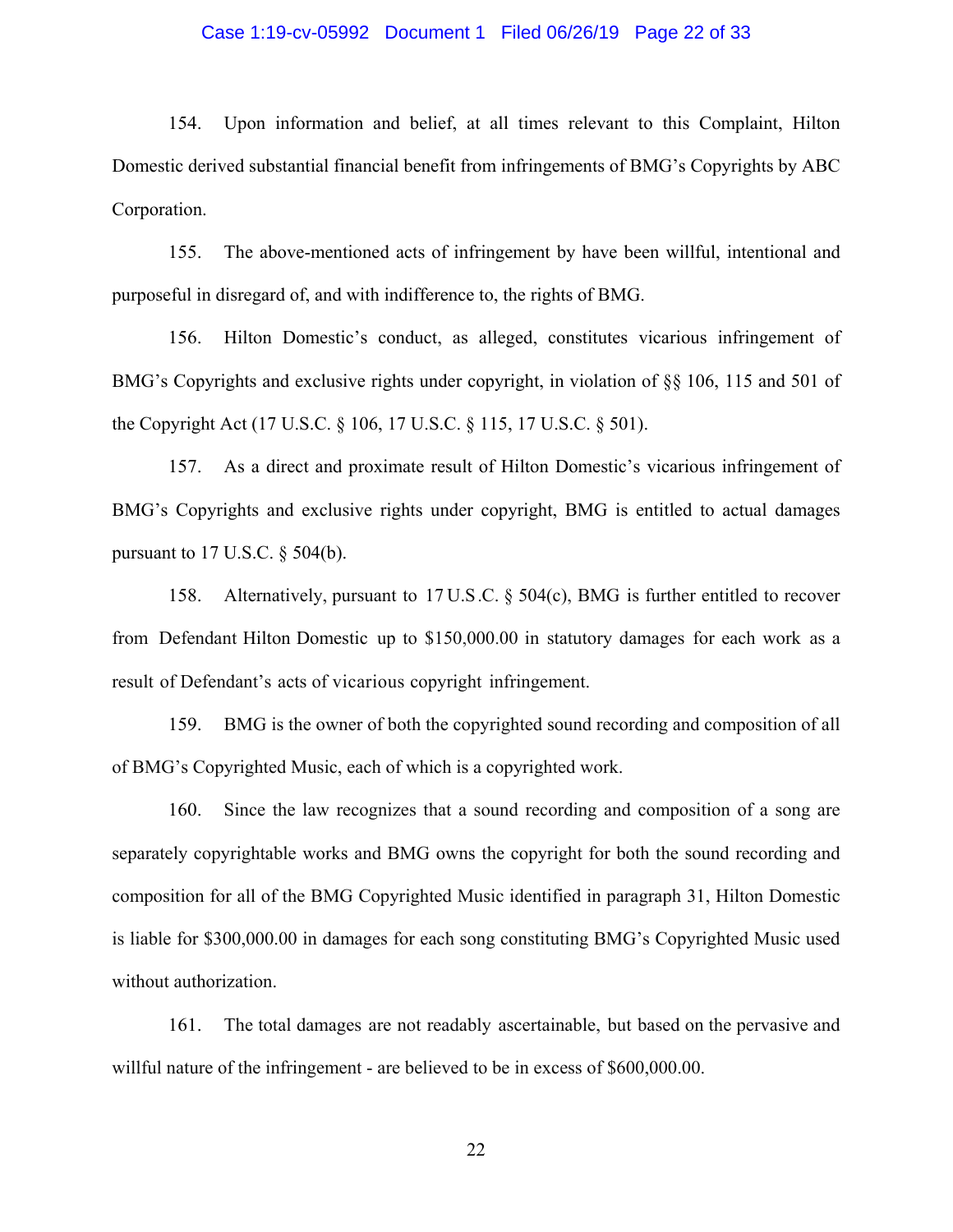#### Case 1:19-cv-05992 Document 1 Filed 06/26/19 Page 23 of 33

162. Pursuant to 17 U.S.C. § 505, BMG is further entitled to recover from Defendant Hilton Domestic the reasonable attorney's fees and legal costs incurred as a result of Defendant Hilton Domestic's acts of vicarious copyright infringement.

## **AS AND FOR A SIXTH CAUSE OF ACTION CONTRIBUTORY COPYRIGHT INFRINGEMENT (Against All Defendants)**

163. BMG repeats and realleges each and every allegation set forth in the preceding paragraphs as if fully set forth herein.

164. Upon information and belief, all Defendants, jointly and severally, knowingly and systematically induced, caused, materially contributed to, and/or had reason to know of and participated in, the infringement of BMG's exclusive rights under 17 U.S.C. § 106 by the unauthorized copying, reproduction, synchronization, distribution and/or performance of the Copyrighted Music by Defendants' affiliates, subsidiaries, owned/managed/controlled entities and/or parent company in video advertisements and video content located on websites and/or online user accounts owned or controlled by such affiliates, subsidiaries, owned/managed/controlled entities, and/or parent company, including but not limited to the popular social media websites "YouTube" (www.youtube.com), and "Facebook" (www.facebook.com).

165. Upon information and belief, Defendants either directed the creation and/or posting of or were involved in the creation and/or posting of some or all of the videos containing unauthorized and unlicensed uses of BMG's Copyrighted Music, as well as the distribution of those videos to or by their affiliates, subsidiaries, owned/managed/controlled entities and/or parent company.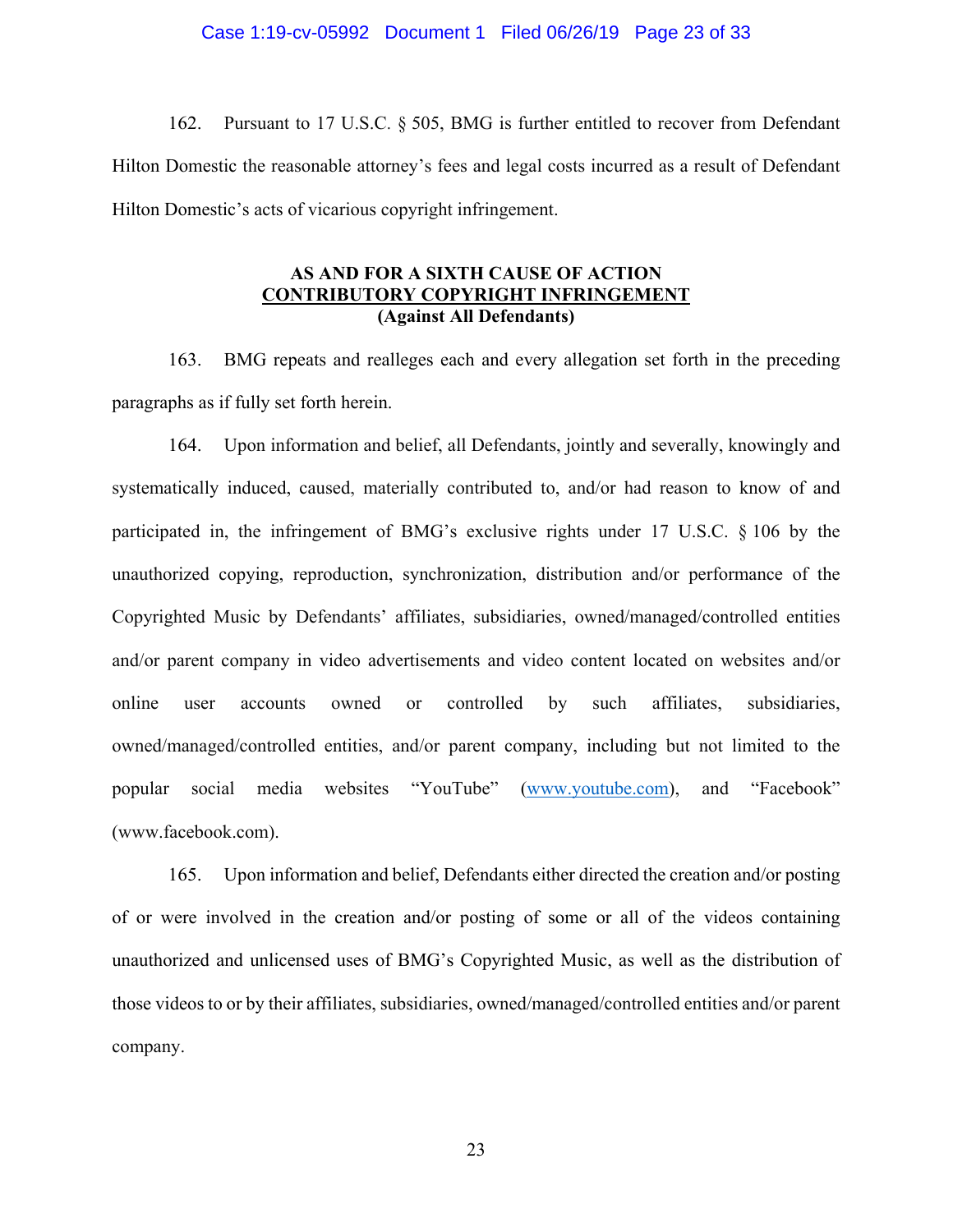#### Case 1:19-cv-05992 Document 1 Filed 06/26/19 Page 24 of 33

166. Defendants' affiliates, subsidiaries, owned/managed/controlled entities and/or parent company used BMG's Copyrighted Music, without authorization or license, to advertise, market, and promote their respective "Hilton" goods and services.

167. At no time has BMG authorized Defendants' affiliates, subsidiaries, owned/managed/controlled entities and/or parent company to copy, reproduce, synchronize, distribute and/or perform any of BMG's Copyrighted Music.

168. Defendants had actual or constructive awareness that their unauthorized use of the Copyrighted Music constituted infringement of BMG's copyrights in the Copyrighted Music. Alternatively, Defendants' acts of infringement resulted from a reckless disregard for, or willful blindness to, BMG's rights.

169. Defendants are sophisticated companies that generate billions of dollars per year in revenue, that knew or should have known that BMG's music was subject to copyright protection and/or could only be obtained via a license from BMG. Defendants' management knew or should have known that BMG's music was subject to copyright protection and/or could only be obtained and used pursuant to a license from BMG. All Defendants ignored the lack of a valid license for any of BMG's songs, and continuously used those songs in their online promotional and advertising videos for "Hilton" goods and services.

170. Shortly after BMG became aware of the unauthorized and unlicensed use of the Copyrighted Music by Defendants' affiliates, subsidiaries, owned/managed/controlled entities and/or parent company, BMG contacted Defendants to make Defendants aware of their infringing activities.

171. BMG's agent and copyright administrator, TuneSat, sent multiple letters to Defendant Hilton Worldwide alerting Defendants that its affiliates, subsidiaries, owned/managed/controlled entities and/or parent company were engaged in authorized and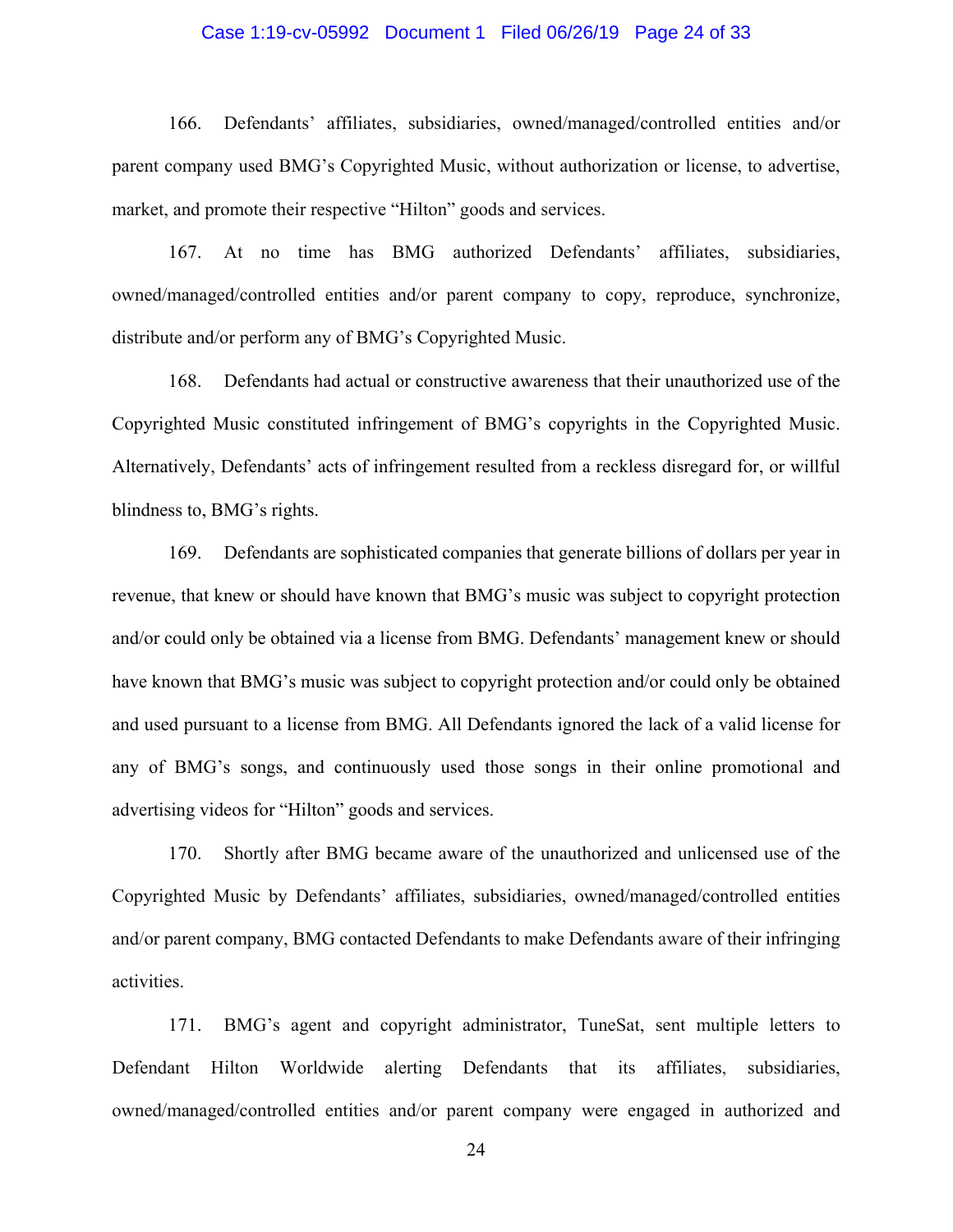#### Case 1:19-cv-05992 Document 1 Filed 06/26/19 Page 25 of 33

unlicensed use of the Copyrighted Music and demanded that they cease and desist from all such unauthorized uses.

172. Upon information and belief, Hilton Worldwide, as the parent company of Defendants informed the other Defendants of the contents of TuneSat's communications or provided copies of TuneSat's communications to the other Defendants.

173. Upon information and belief, despite receipt of multiple cease and desist notices and correspondence, Defendants failed and willfully refused to stop their affiliates, subsidiaries, owned/managed/controlled entities and/or parent company from engaging in unauthorized use of BMG's Copyrighted Music.

174. Upon information and belief, despite being on notice that the uses of BMG's Copyrighted Music by Defendants' affiliates, subsidiaries, owned/managed/controlled entities and/or parent company were not authorized, Defendants continued to allow their acts of infringement and use of BMG's Copyrighted Music to advertise, market and/or promote their respective "Hilton" goods and services.

175. Upon information and belief, through their actions and/or inaction, each Defendant knowingly induced, caused or materially contributed to copyright infringement by each of the other Defendants and should be held liable as a contributory infringer.

176. Defendants contributed to the violation of BMG's rights under 17 U.S.C. § 501.

177. As a direct and proximate result of Defendants' contributory infringement of BMG's Copyrights and exclusive rights under copyright, BMG is entitled to actual damages pursuant to 17 U.S.C. § 504(b).

178. Alternatively, pursuant to 17 U.S.C. § 504(c), BMG is further entitled to recover from Defendants up to \$150,000.00 in statutory damages for each work as a result of Defendants' acts of copyright infringement.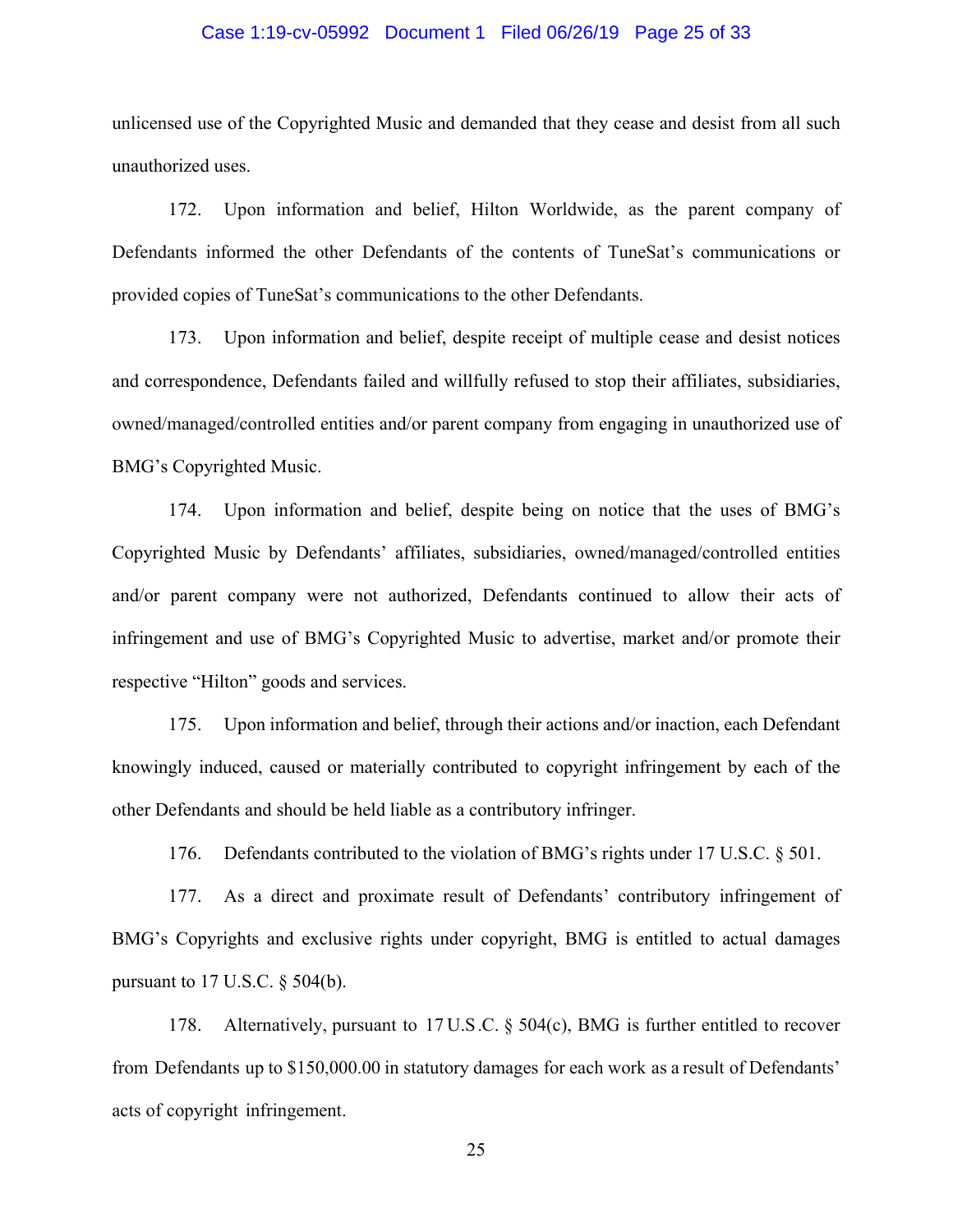#### Case 1:19-cv-05992 Document 1 Filed 06/26/19 Page 26 of 33

179. BMG is the owner of both the copyrighted sound recording and composition of all of BMG's Copyrighted Music, each of which is a copyrighted work.

180. Since the law recognizes that a sound recording and composition of a song are separately copyrightable works and BMG owns the copyright for both the sound recording and composition for all of the BMG Copyrighted Music, Defendants are liable for \$300,000.00 in damages for each song constituting BMG's Copyrighted Music used without authorization.

181. The total damages are not readably ascertainable, but based on the pervasive and willful nature of the infringement - are believed to be in excess of \$600,000.00.

182. Pursuant to 17 U.S.C. § 505, BMG is further entitled to recover from Defendants the reasonable attorney's fees and legal costs incurred as a result of Defendants' acts of contributory copyright infringement.

### **AS AND FOR A SEVENTH CAUSE OF ACTION UNJUST ENRICHMENT (Against All Defendants)**

183. BMG repeats and realleges each and every allegation set forth in the preceding paragraphs as if fully set forth herein.

184. Upon information and belief, at all relevant times, Defendants, without the consent of BMG, exploited BMG's Copyrighted Music and BMG's Unregistered Music, to which BMG has exclusive ownership and rights, by creating and publishing audiovisual works that reproduced, synchronized, distributed and publicly performed by means of digital transmission BMG's Copyrighted Music and Unregistered Music.

185. Upon information and belief, Defendants have never entered into any type of license or other agreement with BMG that would authorize them to use BMG's Copyrighted Music and/or Unregistered Music.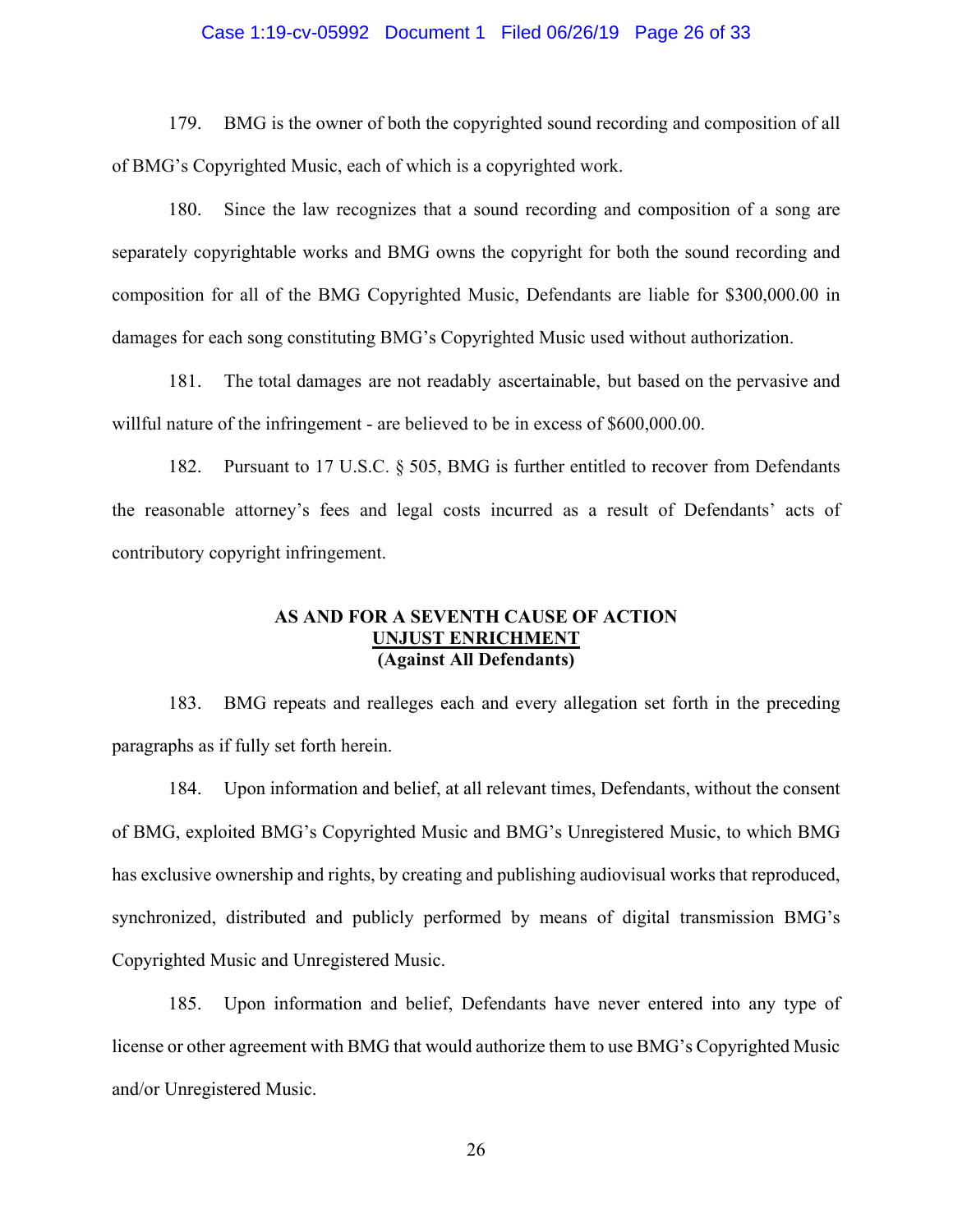#### Case 1:19-cv-05992 Document 1 Filed 06/26/19 Page 27 of 33

186. BMG charges an annual license fee for the use of the songs in its catalog.

187. BMG never licensed any of its songs to Defendants.

188. BMG never received a license fee from Defendants for the use of any of BMG's songs.

189. Upon information and belief, Defendants derived substantial financial benefit from infringement of BMG's Copyrighted Music and their unlicensed use of BMG's Unregistered Music, in audiovisual works advertising and promoting "Hilton" goods and/or services.

190. By reason of Defendants' acts as alleged above, Defendants have been unjustly enriched at BMG's expense under such circumstances that in equity and good conscience require that Defendants should make restitution to BMG.

191. The amount of damages resulting from Defendants' unjust enrichment are not readily ascertainable and will be proven at trial.

#### **PRAYER FOR RELIEF**

**WHEREFORE**, Plaintiff BMG respectfully submits that it is entitled to the following relief against Defendants:

1) On BMG's FIRST cause of action for Direct Copyright Infringement against Hilton Worldwide Holdings Inc.:

- a. Entry of a judgment that Defendant Hilton Worldwide Holdings Inc., has infringed the copyrights in and to BMG's Copyrighted Music pursuant to the U.S. Copyright Act of 1976, as amended, 17 U.S.C. § 101*, et seq*.;
- b. Entry of a judgment that such infringement was willful;
- c. Entry of a preliminary and permanent injunction that Defendant Hilton Worldwide Holdings Inc. and each of its agents, officers, employees, representatives,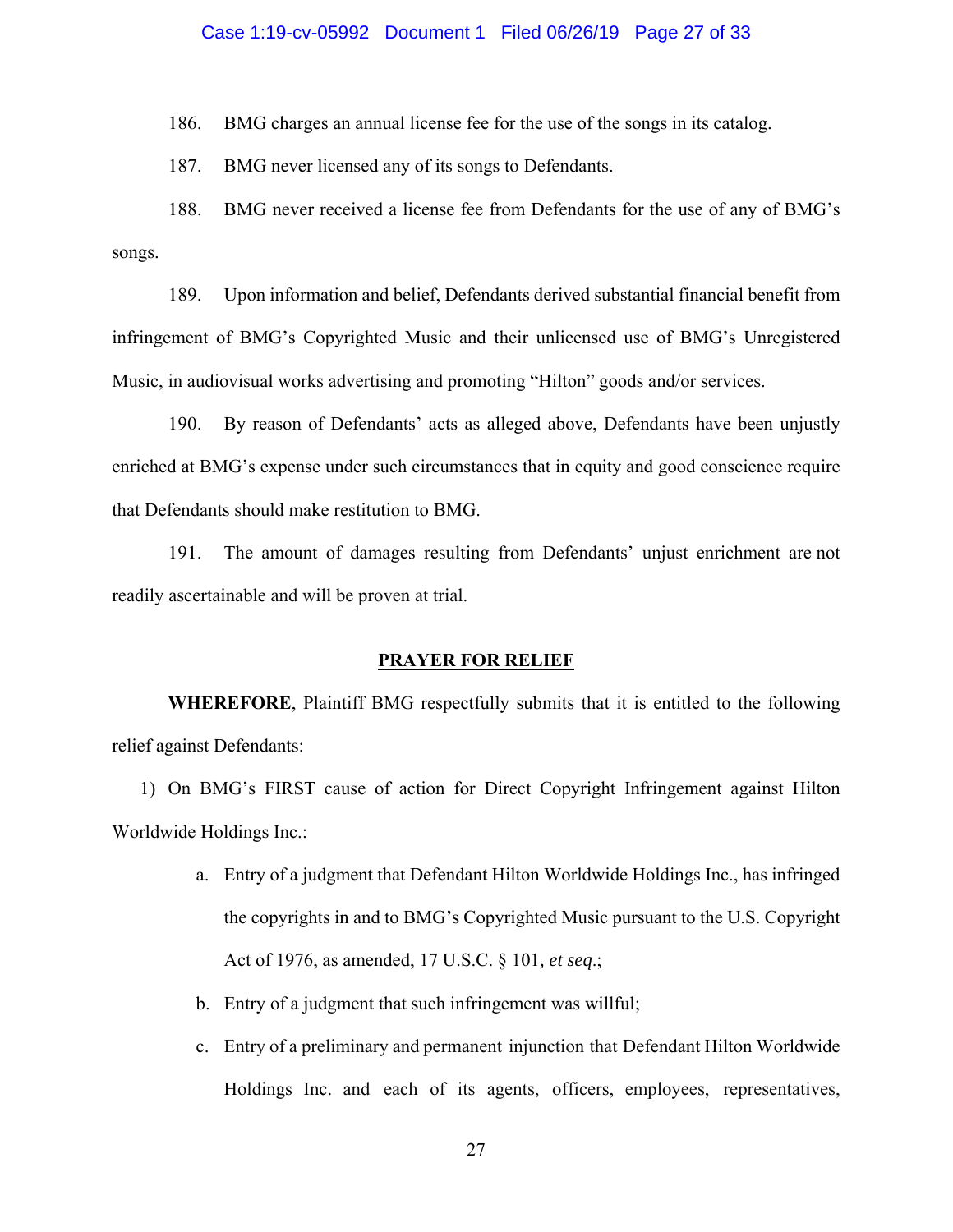#### Case 1:19-cv-05992 Document 1 Filed 06/26/19 Page 28 of 33

successors, assigns, attorneys and all other persons acting for, or on behalf of Defendant Hilton Worldwide Holdings Inc., or in concert or participation with Defendant Hilton Worldwide Holdings Inc., be preliminarily and permanently enjoined from reproducing , synchronizing, distributing, publicly performing by any means including, but not limited to, digital transmission, or preparing derivative works based on, or in any other way exploiting BMG's Copyrighted Music pursuant to 17 U.S.C. § 502;

- d. Entry of an Order that BMG be awarded, at its election, all damages caused by Defendant Hilton Worldwide Holdings Inc.'s acts forming the basis of this Complaint, including:
	- i. actual damages in an amount not readily ascertainable to be proven at trial, and to the extent not duplicative, Defendant's profits attributable to the infringement pursuant to 17 U.S.C. 504(b); or
	- ii. in the alternative, for statutory damages under 17 U.S.C.  $\S$  504(c), in an amount of up to \$150,000 per work, totaling \$600,000.00; together with
	- iii. BMG's costs of this action, including reasonable attorney's fees under 17 U.S.C. § 505; and

iv. prejudgment and post judgment interest at the statutory rate; and

2) On BMG's SECOND cause of action for Direct Copyright Infringement against Hilton Domestic Operating Corporation, Inc.:

- a. Entry of a judgment that Defendant Hilton Domestic Operating Corporation, Inc., has infringed the copyrights in and to BMG's Copyrighted Music pursuant to the U.S. Copyright Act of 1976, as amended, 17 U.S.C. § 101*, et seq*.;
- b. Entry of a judgment that such infringement was willful;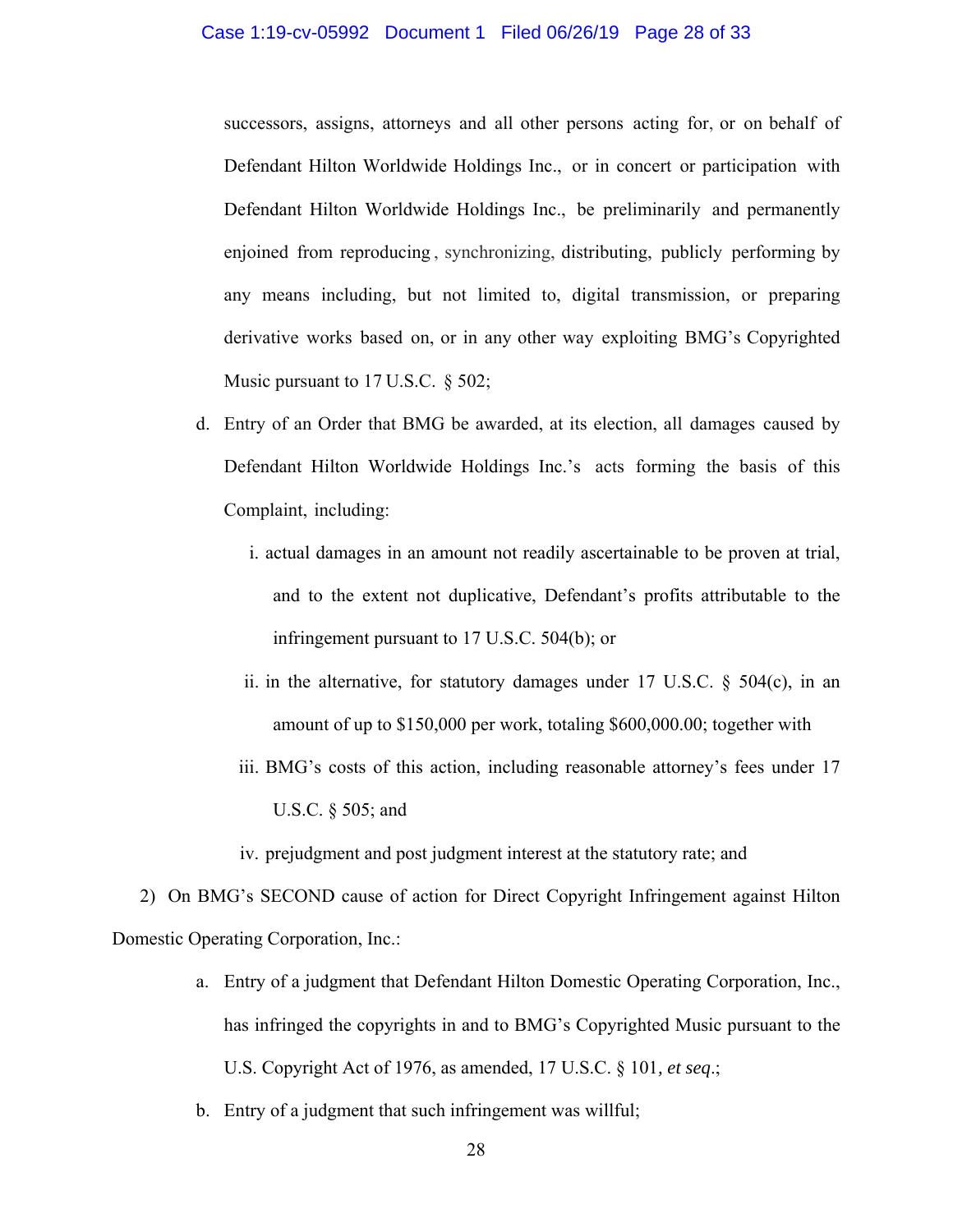- c. Entry of a preliminary and permanent injunction that Defendant Hilton Domestic Operating Corporation, Inc., and each of its agents, officers, employees, representatives, successors, assigns, attorneys and all other persons acting for, or on behalf of Defendant Hilton Domestic Operating Corporation, Inc., or in concert or participation with Defendant Hilton Domestic Operating Corporation, Inc., be preliminarily and permanently enjoined from reproducing , synchronizing, distributing, publicly performing by any means including, but not limited to, digital transmission, or preparing derivative works based on, or in any other way exploiting BMG's Copyrighted Music pursuant to 17 U.S.C. § 502;
- d. Entry of an Order that BMG be awarded, at its election, all damages caused by Defendant Hilton Domestic Operating Corporation, Inc.'s acts forming the basis of this Complaint, including:
	- i. actual damages in an amount not readily ascertainable to be proven at trial, and to the extent not duplicative, Defendant's profits attributable to the infringement pursuant to 17 U.S.C. 504(b); or
	- ii. in the alternative, for statutory damages under 17 U.S.C.  $\S$  504(c), in an amount of up to \$150,000 per work, totaling \$600,000.00; together with
	- iii. BMG's costs of this action, including reasonable attorney's fees under 17 U.S.C. § 505; and

iv. prejudgment and post judgment interest at the statutory rate; and

3) On BMG's THIRD cause of action for Direct Copyright Infringement against ABC Corporation: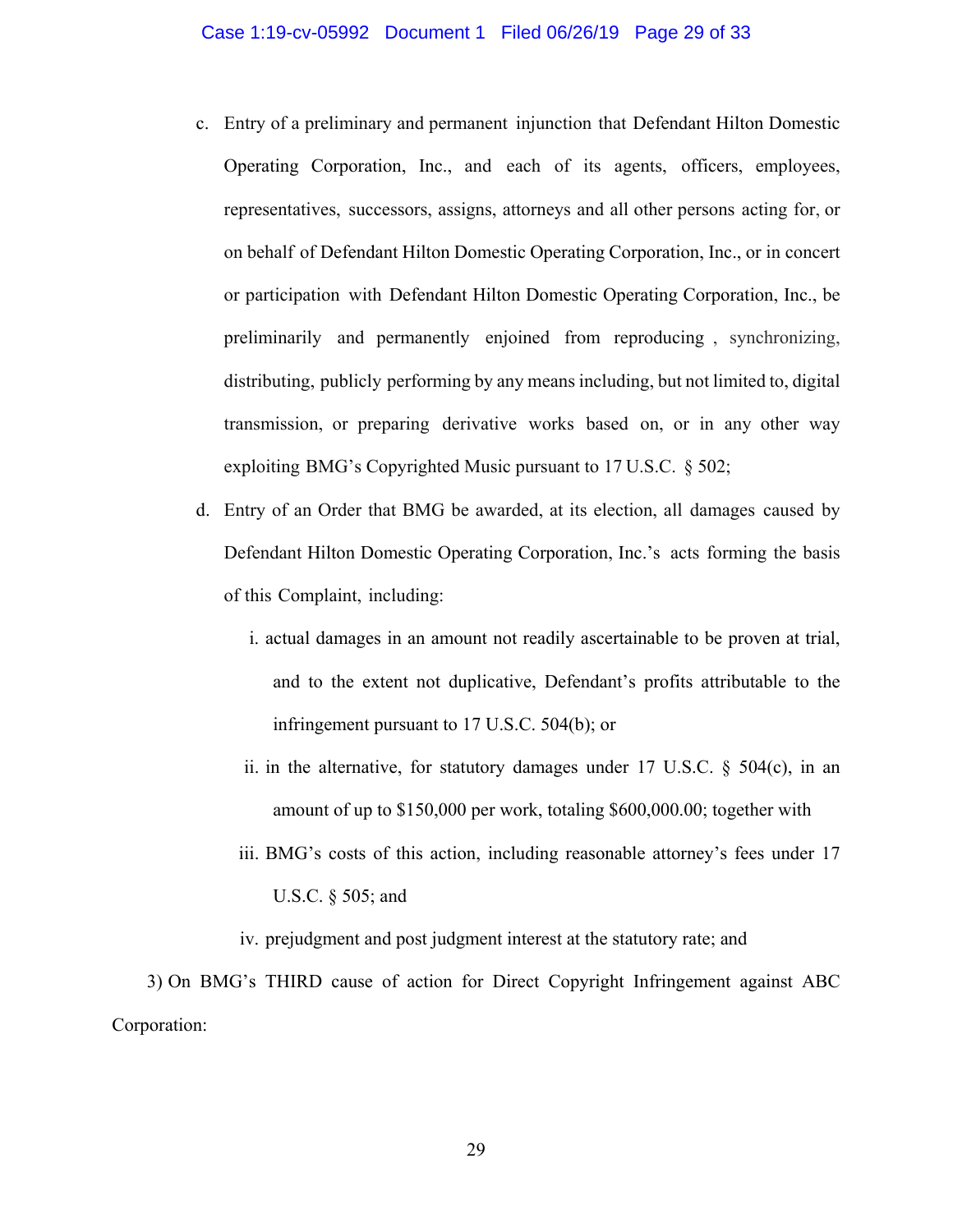- a. Entry of a judgment that Defendant ABC Corporation has infringed the copyrights in and to BMG's Copyrighted Music pursuant to the U.S. Copyright Act of 1976, as amended, 17 U.S.C. § 101*, et seq*.;
- b. Entry of a judgment that such infringement was willful;
- c. Entry of a preliminary and permanent injunction that Defendant ABC Corporation and each of its agents, officers, employees, representatives, successors, assigns, attorneys and all other persons acting for, or on behalf of Defendant ABC Corporation, or in concert or participation with Defendant ABC Corporation, be preliminarily and permanently enjoined from reproducing , synchronizing, distributing, publicly performing by any means including, but not limited to, digital transmission, or preparing derivative works based on, or in any other way exploiting BMG's Copyrighted Music pursuant to 17 U.S.C. § 502;
- d. Entry of an Order that BMG be awarded, at its election, all damages caused by Defendant ABC Corporation's acts forming the basis of this Complaint, including:
	- i. actual damages in an amount not readily ascertainable to be proven at trial, and to the extent not duplicative, Defendant's profits attributable to the infringement pursuant to 17 U.S.C. 504(b); or
	- ii. in the alternative, for statutory damages under 17 U.S.C.  $\S$  504(c), in an amount of up to \$150,000 per work, totaling \$600,000.00; together with
	- iii. BMG's costs of this action, including reasonable attorney's fees under 17 U.S.C. § 505; and
- iv. prejudgment and post judgment interest at the statutory rate; and

4) On BMG's FOURTH cause of action for Vicarious Copyright Infringement against Hilton Worldwide Holdings Inc.: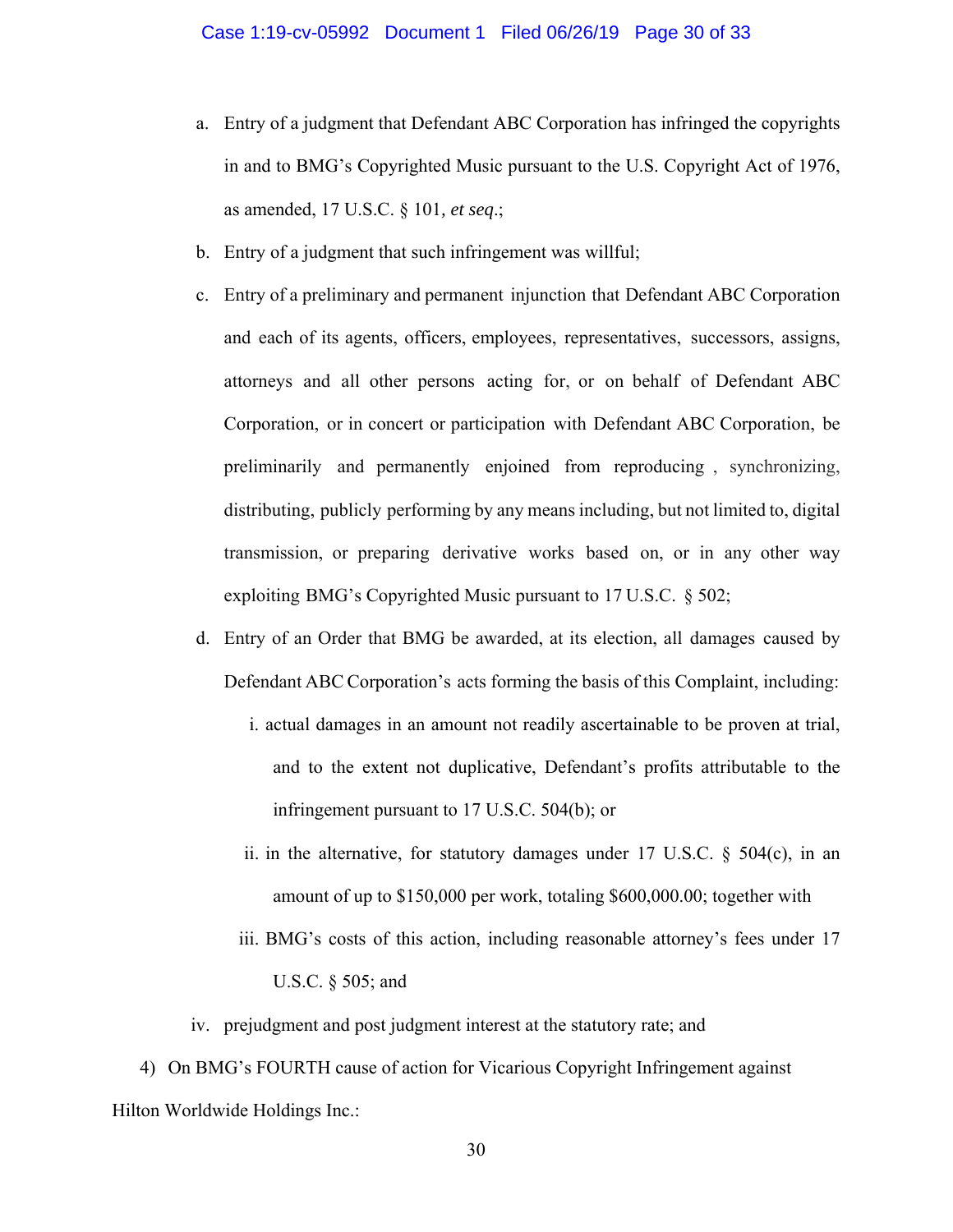- a. Entry of a judgment that Defendant Hilton Worldwide Holdings Inc., has vicariously infringed the copyrights in and to BMG's Copyrighted Music pursuant to the U.S. Copyright Act of 1976, as amended, 17 U.S.C. § 101, *et seq.;*
- b. Entry of an Order that BMG be awarded, at its election, all damages caused by Defendant Hilton Worldwide Holdings Inc.'s acts forming the basis of this Complaint, including:
	- i. actual damages in an amount not readily ascertainable to be proven at trial, and to the extent not duplicative, Defendant's profits attributable to the infringement pursuant to 17 U.S.C. 504(b); or
	- ii. in the alternative, for statutory damages under 17 U.S.C.  $\S$  504(c), in an amount of up to \$150,000 per work, totaling \$600,000.00; together with
	- iii. BMG's costs of this action, including reasonable attorney's fees under 17 U.S.C. § 505; and

iv. prejudgment and post judgment interest at the statutory rate; and

5) On BMG's FIFTH cause of Action for Vicarious Copyright Infringement against Defendant Hilton Domestic Operating Corporation, Inc.:

- a. Entry of a judgment that Defendant Hilton Domestic Operating Corporation, Inc., has vicariously infringed the copyrights in and to BMG's Copyrighted Music pursuant to the U.S. Copyright Act of 1976, as amended, 17 U.S.C. § 101, *et seq.;*
- b. Entry of an Order that BMG be awarded, at its election, all damages caused by Defendant Hilton Domestic Operating Corporation, Inc.'s acts forming the basis of this Complaint, including: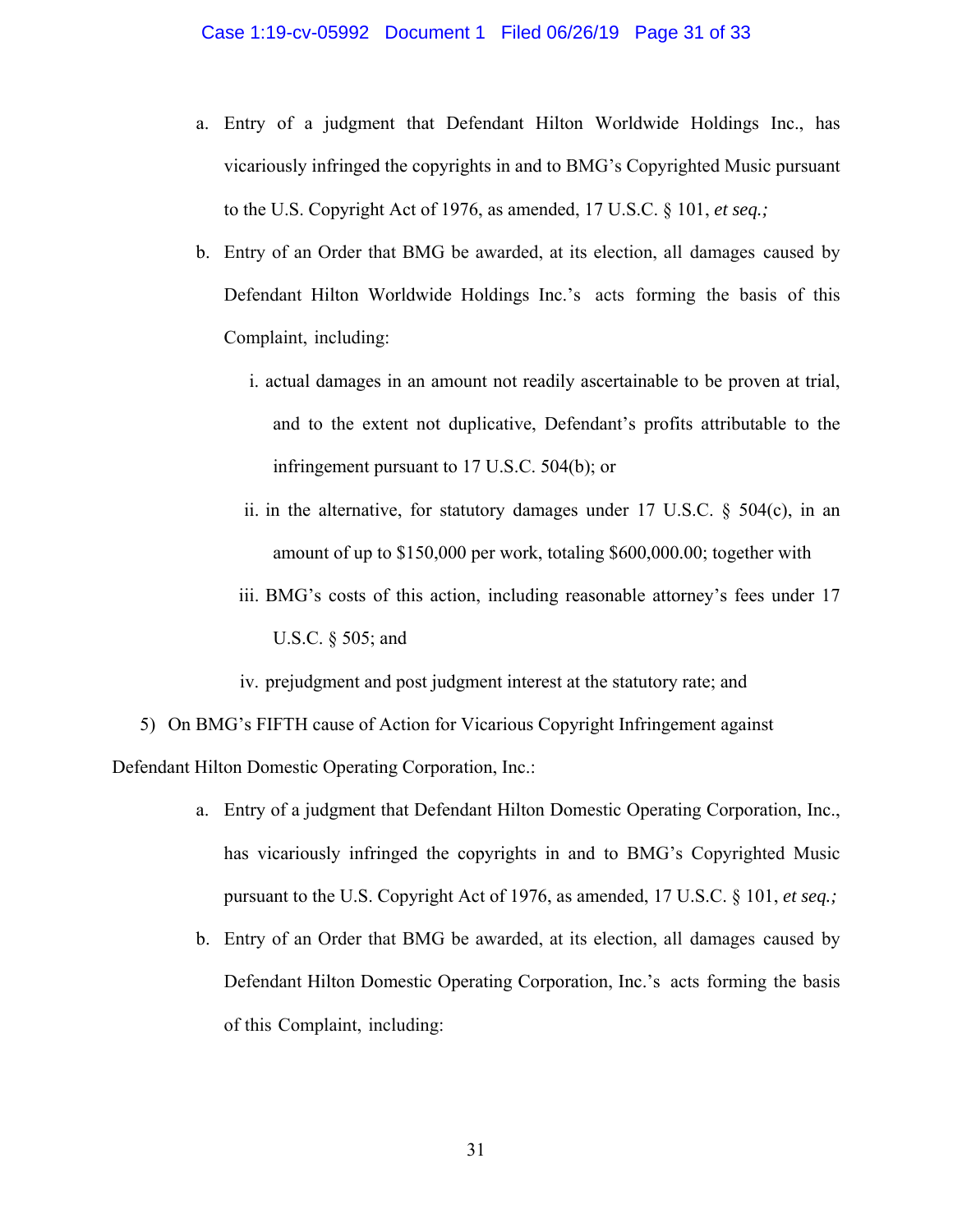- i. actual damages in an amount not readily ascertainable to be proven at trial, and to the extent not duplicative, Defendant's profits attributable to the infringement pursuant to 17 U.S.C. 504(b); or
- ii. in the alternative, for statutory damages under 17 U.S.C.  $\S$  504(c), in an amount of up to \$150,000 per work, totaling \$600,000.00; together with
- iii. BMG's costs of this action, including reasonable attorney's fees under 17 U.S.C. § 505; and

iv. prejudgment and post judgment interest at the statutory rate; and

6) On BMG's SIXTH cause of action for Contributory Copyright Infringement against All Defendants:

- a. Entry of a judgment that Defendants, jointly and severally, have contributorily infringed the copyrights in and to BMG's Copyrighted Music pursuant to the U.S. Copyright Act of 1976, as amended, 17 U.S.C. § 101, *et seq*.;
- b. Entry of an Order that BMG be awarded, at its election, all damages caused by Defendants' acts forming the basis of this Complaint, including:
	- i. actual damages in an amount not readily ascertainable to be proven at trial, and to the extent not duplicative, Defendants' profits attributable to the infringement pursuant to 17 U.S.C. 504(b); or
	- ii. in the alternative, for statutory damages under 17 U.S.C.  $\S$  504(c), in an amount of up to \$150,000 per work, totaling \$600,000.00; together with
	- iii. BMG's costs of this action, including reasonable attorney's fees under 17 U.S.C. § 505; and

iv. prejudgment and post judgment interest at the statutory rate; and

7) On BMG's SEVENTH cause of action for Unjust Enrichment against All Defendants: